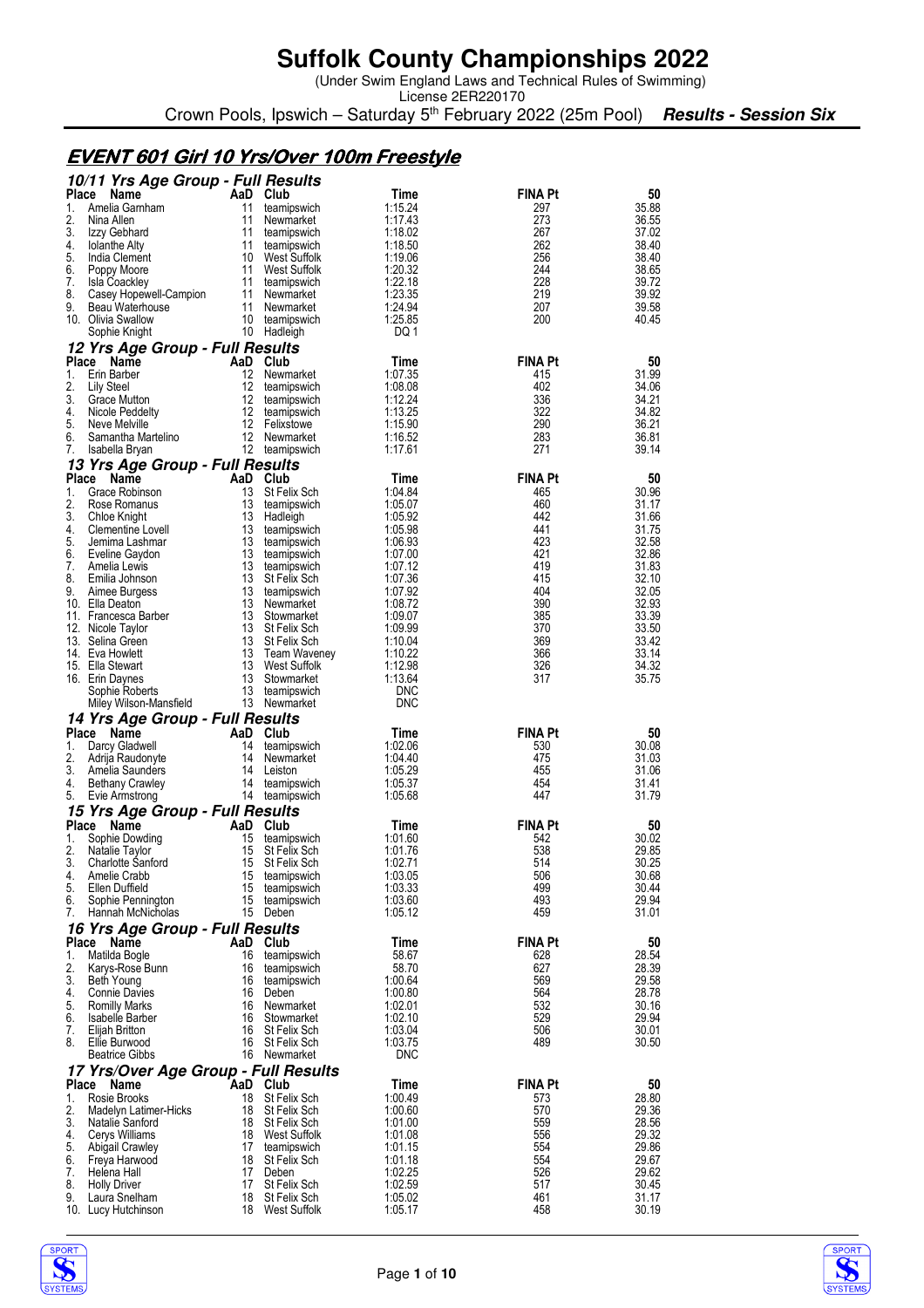(Under Swim England Laws and Technical Rules of Swimming)

License 2ER220170 Crown Pools, Ipswich – Saturday 5<sup>th</sup> February 2022 (25m Pool) **Results - Session Six** 

### **EVENT602 Boy 10 Yrs/Over 100m IM 602 Boy 10 Yrs/Over 100m IM 602**

|          | 10/11 Yrs Age Group - Full Results                                                                                                                                                                                                                                                       |                                    |                                                                                                                     |                    |                       |
|----------|------------------------------------------------------------------------------------------------------------------------------------------------------------------------------------------------------------------------------------------------------------------------------------------|------------------------------------|---------------------------------------------------------------------------------------------------------------------|--------------------|-----------------------|
|          | Place<br>Name                                                                                                                                                                                                                                                                            | AaD Club                           |                                                                                                                     | Time               | FINA Pt               |
| 1.<br>2. | Janos Csepely<br>James Tooke                                                                                                                                                                                                                                                             | 11<br>11                           | teamipswich<br>teamipswich                                                                                          | 1:25.32<br>1.26.22 | 192<br>186            |
| 3.       | Jake Battle                                                                                                                                                                                                                                                                              | 11                                 | Stowmarket                                                                                                          | 1:26.54            | 184                   |
| 4.       | Byron Miller                                                                                                                                                                                                                                                                             | 11                                 | Hadleigh                                                                                                            | 1:31.28            | 157                   |
| 5.       | Rhys Watsham                                                                                                                                                                                                                                                                             | 11                                 | St Felix Sch                                                                                                        | 1:34.24            | 142                   |
| 6.<br>7. | Rex Harrison<br>Jacob Wild                                                                                                                                                                                                                                                               | 11<br>11                           | Stowmarket<br>Newmarket                                                                                             | 1:35.94<br>1:36.31 | 135<br>133            |
| 8.       | Tom Barber                                                                                                                                                                                                                                                                               | 11                                 | Team Waveney                                                                                                        | 1:36.93            | 131                   |
| 9.       | Noah Turna                                                                                                                                                                                                                                                                               | 11                                 | Leiston                                                                                                             | 1:37.60            | 128                   |
| 9.       | Dexter Winterburn                                                                                                                                                                                                                                                                        | 11                                 | teamipswich                                                                                                         | 1:37.60            | 128                   |
|          | 11. Diggory Davies<br>12. Fletcher Lay-Flurrie                                                                                                                                                                                                                                           | 11<br>11                           | Deben<br>teamipswich                                                                                                | 1:38.09<br>1:38.71 | 126<br>124            |
|          | 13. Dylan Lamble                                                                                                                                                                                                                                                                         |                                    | Stowmarket                                                                                                          | 1:39.25            | 122                   |
|          | 14. Louis Palmer                                                                                                                                                                                                                                                                         |                                    | West Suffolk                                                                                                        | 1:41.29            | 115                   |
|          | 15. Sebastien Collier                                                                                                                                                                                                                                                                    |                                    | Newmarket                                                                                                           | 1:46.90            | 97                    |
|          | Heath Harrison                                                                                                                                                                                                                                                                           | $\frac{11}{11}$<br>$\frac{11}{11}$ | 11 Stowmarket                                                                                                       | DQ 2               |                       |
|          | 12 Yrs Age Group - Full Results<br>Place<br>Name                                                                                                                                                                                                                                         | AaD Club                           |                                                                                                                     | Time               | <b>FINA Pt</b>        |
| 1.       | William Jones                                                                                                                                                                                                                                                                            | 12                                 | teamipswich                                                                                                         | 1:19.50            | 238                   |
| 2.       | Orlando Whiting                                                                                                                                                                                                                                                                          | 12                                 | St Felix Sch                                                                                                        | 1:19.80            | 235                   |
| 3.       | Attila Mozes                                                                                                                                                                                                                                                                             | $12 \overline{ }$                  | teamipswich                                                                                                         | 1:26.01            | 188                   |
| 4.       | James Whittaker                                                                                                                                                                                                                                                                          | 12                                 | Team Waveney<br>12 Deben                                                                                            | 1:33.79            | 145                   |
|          | Haiden Hall                                                                                                                                                                                                                                                                              |                                    |                                                                                                                     | DQ 2               |                       |
|          | 13 Yrs Age Group - Full Results<br>Place Name                                                                                                                                                                                                                                            | AaD Club                           |                                                                                                                     | Time               | <b>FINA Pt</b>        |
| 1.       | Jude Gunner                                                                                                                                                                                                                                                                              | 13                                 | St Felix Sch                                                                                                        | 1:11.83            | 322                   |
| 2.       | Samuel Chamberlain<br>Charlie Ruddell                                                                                                                                                                                                                                                    |                                    | 13 West Suffolk                                                                                                     | 1:14.41            | 290                   |
| 3.       | Charlie Ruddell                                                                                                                                                                                                                                                                          |                                    | 13 teamipswich                                                                                                      | 1:16.24            | 270                   |
| 4.<br>5. | <b>Will Riley</b><br>Isaac Robertson                                                                                                                                                                                                                                                     | 13                                 | teamipswich<br>13 Newmarket                                                                                         | 1:18.90<br>1:19.33 | 243<br>239            |
| 6.       | Alfie Rowland                                                                                                                                                                                                                                                                            | 13                                 | Stowmarket                                                                                                          | 1:20.69            | 227                   |
| 7.       | Finlay Blagg                                                                                                                                                                                                                                                                             | $\frac{13}{13}$                    | Stowmarket                                                                                                          | 1:21.44            | 221                   |
| 8.       | Emil Kwiecien                                                                                                                                                                                                                                                                            |                                    | 13 Newmarket                                                                                                        | 1:22.29            | 214                   |
|          | Edison Lorejo                                                                                                                                                                                                                                                                            |                                    | 13 West Suffolk                                                                                                     | <b>DNC</b>         |                       |
|          | 14 Yrs Age Group - Full Results<br>Edison Lury<br><b>Yrs Age Group - r u</b><br>2. <b>Name</b> AaD Club<br>Alex Harrop 14 teamipswich<br>Oscar Winterburn 14 St Felix Sch<br>Ben Every 14 St Felix Sch<br>Daniel Turner 14 Team Waveney<br>Joseph Clarke 14 Stowmarket<br>Larry Alexande |                                    |                                                                                                                     |                    |                       |
| 1.       | Place                                                                                                                                                                                                                                                                                    |                                    |                                                                                                                     | Time<br>1:04.35    | <b>FINA Pt</b><br>449 |
| 2.       |                                                                                                                                                                                                                                                                                          |                                    |                                                                                                                     | 1:09.84            | 351                   |
| 3.       |                                                                                                                                                                                                                                                                                          |                                    |                                                                                                                     | 1:10.66            | 339                   |
| 4.       |                                                                                                                                                                                                                                                                                          |                                    |                                                                                                                     | 1:12.02            | 320                   |
| 5.<br>6. |                                                                                                                                                                                                                                                                                          |                                    |                                                                                                                     | 1:12.92<br>1:12.99 | 308<br>307            |
| 7.       |                                                                                                                                                                                                                                                                                          |                                    |                                                                                                                     | 1:14.93            | 284                   |
|          | 15 Yrs Age Group - Full Results                                                                                                                                                                                                                                                          |                                    |                                                                                                                     |                    |                       |
|          |                                                                                                                                                                                                                                                                                          |                                    |                                                                                                                     |                    |                       |
|          | Place Name                                                                                                                                                                                                                                                                               |                                    |                                                                                                                     | Time               | <b>FINA Pt</b>        |
| 1.       | Patch Robinson                                                                                                                                                                                                                                                                           |                                    |                                                                                                                     | 1:04.90            | 437                   |
| 2.       | Ashton Redhead                                                                                                                                                                                                                                                                           |                                    |                                                                                                                     | 1:07.24            | 393                   |
| 3.       | <b>Ben Howlett</b>                                                                                                                                                                                                                                                                       |                                    |                                                                                                                     | 1:07.31            | 392                   |
| 4.<br>5. | <b>Den Flowlow</b><br>Nathan Birchenough<br>Charlie Payne                                                                                                                                                                                                                                |                                    | $p - p$<br>15 teamipswww.<br>15 teamipswich<br>15 teamipswich<br>15 St Felix Sch<br>15 St Felix Sch<br>15 Newmarket | 1:07.86<br>1:10.08 | 382<br>347            |
|          |                                                                                                                                                                                                                                                                                          |                                    |                                                                                                                     |                    |                       |
|          | 16 Yrs Age Group - Full Results<br>Place Name AaD Club                                                                                                                                                                                                                                   |                                    |                                                                                                                     | Time               | <b>FINA Pt</b>        |
| 1.       | <b>Matthew Baker</b>                                                                                                                                                                                                                                                                     | 16                                 | West Suffolk                                                                                                        | 59.19              | 577                   |
| 2.       | <b>William Ellard</b>                                                                                                                                                                                                                                                                    | 16                                 | St Felix Sch                                                                                                        | 1:01.20            | 522                   |
| 3.<br>4. | Archie Chamberlain                                                                                                                                                                                                                                                                       | 16<br>16                           | West Suffolk<br>West Suffolk                                                                                        | 1:02.68            | 485<br>464            |
| 5.       | Luka Page<br>Daniel Clayton                                                                                                                                                                                                                                                              | 16                                 | teamipswich                                                                                                         | 1:03.63<br>1:05.43 | 427                   |
|          | 17 Yrs/Over Age Group - Full Results                                                                                                                                                                                                                                                     |                                    |                                                                                                                     |                    |                       |
|          | Place<br>Name                                                                                                                                                                                                                                                                            | AaD Club                           |                                                                                                                     | Time               | <b>FINA Pt</b>        |
| 1.       | Myles Turner                                                                                                                                                                                                                                                                             | 22                                 | <b>West Suffolk</b>                                                                                                 | 59.21              | 576                   |
| 2.<br>3. | Marin De Villard<br>Sam Perkins                                                                                                                                                                                                                                                          | 17<br>20                           | St Felix Sch<br>teamipswich                                                                                         | 59.76<br>1:00.42   | 560<br>542            |
| 4.       | Thomas Page                                                                                                                                                                                                                                                                              | 18                                 | West Suffolk                                                                                                        | 1:00.65            | 536                   |
| 5.       | Jake Thomas-Mansfield                                                                                                                                                                                                                                                                    | 22                                 | <b>West Suffolk</b>                                                                                                 | 1:00.71            | 534                   |
| 6.       | Harvey Hall                                                                                                                                                                                                                                                                              | 19                                 | Deben                                                                                                               | 1:01.06            | 525                   |
| 7.       | Lewis Chapman                                                                                                                                                                                                                                                                            | 21<br>17                           | Stowmarket                                                                                                          | 1:01.26            | 520                   |
| 8.<br>9. | Joseph Bavey<br>Joe Cooper                                                                                                                                                                                                                                                               | 18                                 | Newmarket<br>teamipswich                                                                                            | 1:01.30<br>1:02.01 | 519<br>501            |
|          | 10. Jack Pallant                                                                                                                                                                                                                                                                         | 18                                 | Team Waveney                                                                                                        | 1:02.45            | 491                   |
|          | 11. Robbie Brindley                                                                                                                                                                                                                                                                      | 18                                 | West Suffolk                                                                                                        | 1:03.50            | 467                   |
|          | 12. James Clay<br>13. Matthew Debenham                                                                                                                                                                                                                                                   | 17<br>18                           | Stowmarket<br>teamipswich                                                                                           | 1:04.38<br>1:05.22 | 448<br>431            |

### **EVENT603 Girl 10 Yrs/Over 50m Butterfly 603 Girl 10 Yrs/Over 50m Butterfly 603 50m Butterfly**

#### **10/11 Yrs Age Group - Full Results**

| Place Name          | AaD Club       | Time  | <b>FINA Pt</b> |  |
|---------------------|----------------|-------|----------------|--|
| 1. Nina Allen       | 11 Newmarket   | 41.03 | 209            |  |
| 2. Amelia Garnham   | 11 teamipswich | 42.29 | 191            |  |
| 3. Emilia Armstrong | 11 Stowmarket  | 42.49 | 188            |  |



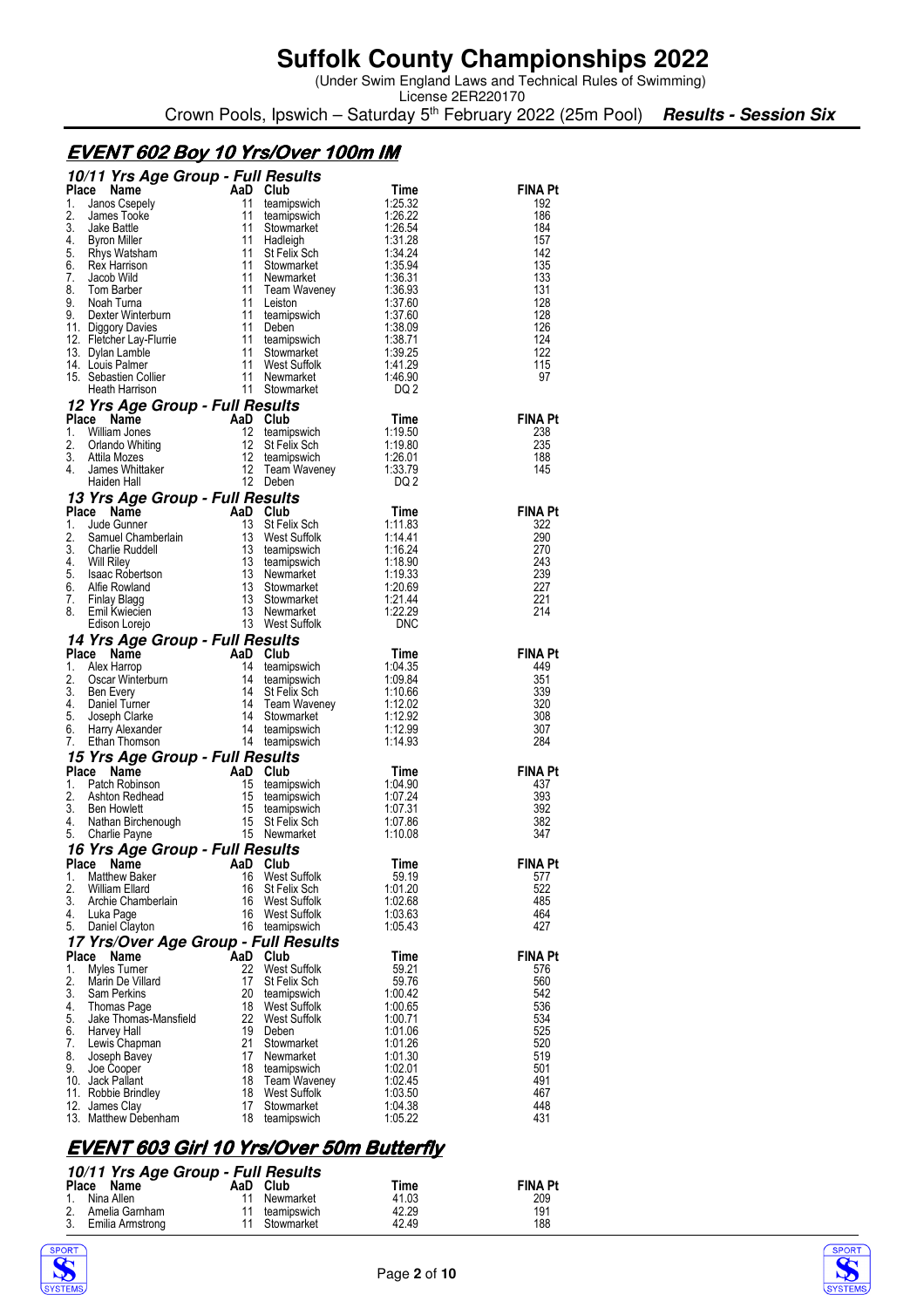(Under Swim England Laws and Technical Rules of Swimming)

|          |                                          |                                      |                                 |                | License 2ER220170                                                        |                              |
|----------|------------------------------------------|--------------------------------------|---------------------------------|----------------|--------------------------------------------------------------------------|------------------------------|
|          |                                          |                                      |                                 |                | Crown Pools, Ipswich - Saturday 5 <sup>th</sup> February 2022 (25m Pool) | <b>Results - Session Six</b> |
|          |                                          |                                      |                                 |                |                                                                          |                              |
| 4.       | Maelys Jacquet                           | 11                                   | Felixstowe                      | 42.59<br>42.60 | 187<br>187                                                               |                              |
| 5.<br>6. | <b>Iolanthe Alty</b><br>India Clement    | 11<br>10                             | teamipswich<br>West Suffolk     | 42.82          | 184                                                                      |                              |
| 7.       | <b>Bluebell Gallant</b>                  | 11                                   | Leiston                         | 43.99          | 170                                                                      |                              |
| 8.       | Sophie Knight                            | 10                                   | Hadleigh                        | 44.60          | 163                                                                      |                              |
| 9.       | Isla Coackley                            | 11                                   | teamipswich                     | 47.44          | 135                                                                      |                              |
|          | 10. Elisabeth Kirk                       | 11                                   | Leiston                         | 47.99          | 131                                                                      |                              |
|          | 11. Izzy Gebhard                         | 11                                   | teamipswich                     | 48.10          | 130                                                                      |                              |
|          | 12. Poppy Moore                          | 11                                   | <b>West Suffolk</b>             | 49.18          | 121                                                                      |                              |
|          | Rebecca Luckett                          |                                      | 11 Team Waveney                 | <b>DNC</b>     |                                                                          |                              |
|          |                                          | 12 Yrs Age Group - Full Results      |                                 |                |                                                                          |                              |
|          | Place Name                               | AaD                                  | Club                            | Time           | <b>FINA Pt</b>                                                           |                              |
| 1.       | Erin Barber                              | 12                                   | Newmarket                       | 35.96          | 311                                                                      |                              |
| 2.       | Lily Steel                               | 12                                   | teamipswich                     | 36.24          | 304                                                                      |                              |
| 3.       | Nicole Peddelty                          | 12                                   | teamipswich                     | 38.73          | 249                                                                      |                              |
| 4.       | <b>Emily Sinclair</b>                    | 12                                   | West Suffolk                    | 38.88          | 246                                                                      |                              |
| 5.       | Neve Melville                            | 12                                   | Felixstowe                      | 40.75          | 214                                                                      |                              |
| 6.       | Samantha Martelino                       |                                      | 12 Newmarket                    | 41.34          | 205                                                                      |                              |
|          |                                          | 13 Yrs Age Group - Full Results      |                                 |                |                                                                          |                              |
|          | Place Name                               | AaD                                  | Club                            | Time           | <b>FINA Pt</b>                                                           |                              |
| 1.       | Grace Robinson                           | 13                                   | St Felix Sch                    | 32.25          | 432                                                                      |                              |
| 2.       | Clementine Lovell<br><b>Chloe Knight</b> | 13                                   | teamipswich                     | 33.00<br>33.18 | 403<br>396                                                               |                              |
| 3.<br>4. | Jemima Lashmar                           | 13<br>13                             | Hadleigh<br>teamipswich         | 34.23          | 361                                                                      |                              |
| 5.       | Rose Romanus                             | 13                                   | teamipswich                     | 34.68          | 347                                                                      |                              |
| 6.       | Francesca Barber                         | 13                                   | Stowmarket                      | 36.04          | 309                                                                      |                              |
| 7.       | Emilia Johnson                           | 13                                   | St Felix Sch                    | 36.24          | 304                                                                      |                              |
| 8.       | <b>Charlotte Kelly</b>                   | 13                                   | teamipswich                     | 37.32          | 278                                                                      |                              |
| 9.       | Ella Stewart                             | 13                                   | West Suffolk                    | 37.39          | 277                                                                      |                              |
|          | 10. Lauren Smith                         | 13                                   | Team Waveney                    | 38.91          | 245                                                                      |                              |
|          | Sophie Roberts                           | 13                                   | teamipswich                     | <b>DNC</b>     |                                                                          |                              |
|          | Miley Wilson-Mansfield                   | 13                                   | Newmarket                       | <b>DNC</b>     |                                                                          |                              |
|          |                                          | 14 Yrs Age Group - Full Results      |                                 |                |                                                                          |                              |
|          | Place Name                               | AaD Club                             |                                 | Time           | <b>FINA Pt</b>                                                           |                              |
| 1.       | Amelia Saunders                          | 14                                   | Leiston                         | 32.65          | 416                                                                      |                              |
| 2.       | Darcy Gladwell                           | 14                                   | teamipswich                     | 33.10          | 399                                                                      |                              |
| 3.       | Adrija Raudonyte                         | 14                                   | Newmarket                       | 33.77          | 376                                                                      |                              |
| 4.       | Kiera Broad                              | 14                                   | West Suffolk                    | 33.81          | 374                                                                      |                              |
| 5.       | Iona Tait                                | 14                                   | Deben                           | 34.45          | 354                                                                      |                              |
| 6.       | Sophie Harrington                        | 14                                   | Deben                           | 34.79          | 344                                                                      |                              |
| 7.       | <b>Isabel Moore</b>                      | 14                                   | West Suffolk                    | 34.93          | 340                                                                      |                              |
| 8.       | Poppy Cator                              |                                      | 14 Team Waveney                 | 36.10          | 308                                                                      |                              |
|          |                                          | 15 Yrs Age Group - Full Results      |                                 |                |                                                                          |                              |
|          | Place Name                               | AaD Club                             |                                 | Time           | <b>FINA Pt</b>                                                           |                              |
| 1.       | Chloe Armstrong                          | 15                                   | teamipswich                     | 30.81          | 495                                                                      |                              |
| 2.       | <b>Charlotte Sanford</b>                 | 15                                   | St Felix Sch                    | 31.11          | 481                                                                      |                              |
| 3.       | Hannah McNicholas                        | 15                                   | Deben                           | 31.46          | 465                                                                      |                              |
| 4.<br>5. | Sophie Dowding<br>Elizabeth Wright       | 15<br>15                             | teamipswich<br>West Suffolk     | 31.69<br>32.59 | 455<br>418                                                               |                              |
| 6.       | Jersey Holmes                            | 15                                   | Team Waveney                    | 32.68          | 415                                                                      |                              |
| 7.       | Eloise Perry                             | 15                                   | West Suffolk                    | 32.91          | 406                                                                      |                              |
| 8.       | Lilia Clarkson                           | 15                                   | St Felix Sch                    | 33.31          | 392                                                                      |                              |
| 9.       | Megan Barker                             | 15                                   | West Suffolk                    | 33.48          | 386                                                                      |                              |
|          | 10. Emily Knight                         | 15                                   | Hadleigh                        | 33.59          | 382                                                                      |                              |
|          | 11. Florence Talbot                      | 15                                   | Newmarket                       | 33.85          | 373                                                                      |                              |
|          | 12. Francesca Freeman                    | 15                                   | West Suffolk                    | 34.09          | 365                                                                      |                              |
|          | Phoebe Harpur-Davies                     |                                      | 15 West Suffolk                 | <b>DNC</b>     |                                                                          |                              |
|          |                                          | 16 Yrs Age Group - Full Results      |                                 |                |                                                                          |                              |
|          | Place Name                               | AaD Club                             |                                 | Time           | <b>FINA Pt</b>                                                           |                              |
| 1.       | Matilda Bogle                            | 16                                   | teamipswich                     | 29.72          | 552                                                                      |                              |
| 2.       | Beth Young                               |                                      | 16 teamipswich                  | 29.86          | 544                                                                      |                              |
| 3.       | <b>Romilly Marks</b>                     | 16                                   | Newmarket                       | 31.55          | 461                                                                      |                              |
| 4.       | Elijah Britton                           |                                      | 16 St Felix Sch                 | 31.73          | 453                                                                      |                              |
| 5.       | Ellie Burwood                            |                                      | 16 St Felix Sch                 | 31.77          | 451                                                                      |                              |
| 6.<br>7. | <b>Connie Davies</b><br>Isabelle Barber  | 16                                   | Deben<br>16 Stowmarket          | 32.74<br>33.05 | 412<br>401                                                               |                              |
|          |                                          | 16                                   | Newmarket                       | <b>DNC</b>     |                                                                          |                              |
|          | <b>Beatrice Gibbs</b>                    |                                      |                                 |                |                                                                          |                              |
|          |                                          | 17 Yrs/Over Age Group - Full Results |                                 |                |                                                                          |                              |
|          | Place Name                               | AaD Club                             |                                 | Time           | <b>FINA Pt</b>                                                           |                              |
| 1.<br>2. | Natalie Sanford<br>Helena Hall           | 18<br>17                             | St Felix Sch<br>Deben           | 28.75<br>30.17 | 609<br>527                                                               |                              |
| 3.       | Cerys Williams                           |                                      | 18 West Suffolk                 | 30.52          | 509                                                                      |                              |
| 4.       | Rosie Brooks                             | 18                                   | St Felix Sch                    | 30.90          | 491                                                                      |                              |
| 5.       | Lily Bemmer                              | 19                                   | Deben                           | 30.91          | 490                                                                      |                              |
| 6.       | Tanya Alexander                          |                                      | 40 Team Waveney                 | 31.03          | 485                                                                      |                              |
| 7.       | Esme Springham                           | 17                                   | Deben                           | 31.05          | 484                                                                      |                              |
| 8.       | Nonhlanhla Thole                         | 17                                   | St Felix Sch                    | 31.10          | 481                                                                      |                              |
| 9.       | Abigail Crawley                          | 17                                   | teamipswich                     | 31.14          | 479                                                                      |                              |
|          | 10. Madelyn Latimer-Hicks                |                                      | 18 St Felix Sch                 | 31.58          | 460                                                                      |                              |
|          | 11. Freya Harwood                        |                                      | 18 St Felix Sch                 | 31.64          | 457                                                                      |                              |
|          | 12. Lorne Balfour                        | 17                                   | St Felix Sch                    | 32.03          | 440                                                                      |                              |
|          | 13. Alice Clark                          | 17                                   | West Suffolk                    | 32.49          | 422                                                                      |                              |
|          | 14. Holly Driver                         | 17                                   | St Felix Sch                    | 32.72<br>32.97 | 413<br>404                                                               |                              |
|          | 15. Laura Snelham<br>16. Lucy Hutchinson | 18                                   | St Felix Sch<br>18 West Suffolk | 33.40          | 388                                                                      |                              |
|          |                                          |                                      |                                 |                |                                                                          |                              |

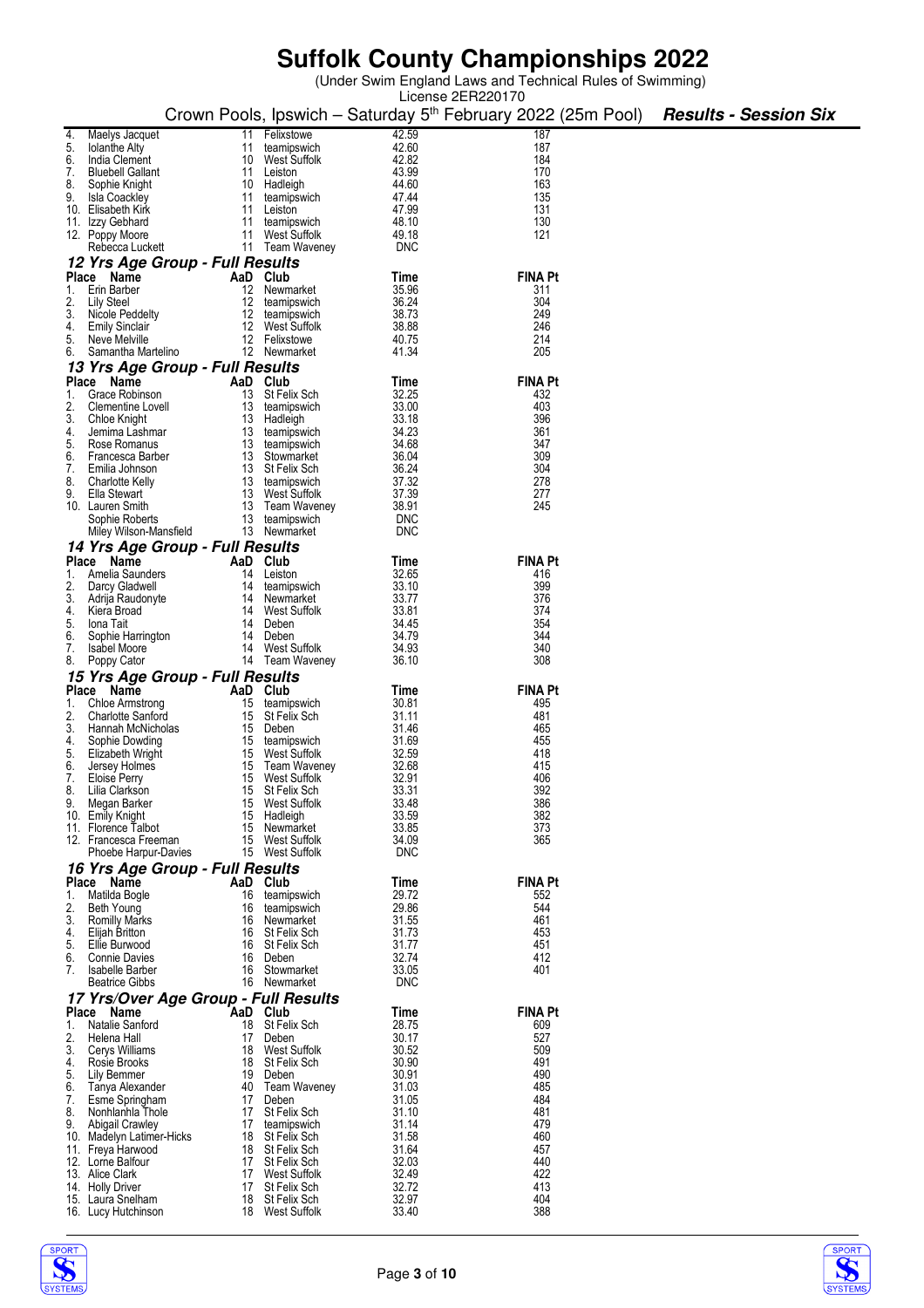(Under Swim England Laws and Technical Rules of Swimming)

License 2ER220170 Crown Pools, Ipswich – Saturday 5<sup>th</sup> February 2022 (25m Pool) **Results - Session Six** 

### **EVENT 604 Boy 10 Yrs/Over 50m Freestyle**

|              | 10/11 Yrs Age Group - Full Results                                                      |                   |                                |              |                      |                |
|--------------|-----------------------------------------------------------------------------------------|-------------------|--------------------------------|--------------|----------------------|----------------|
| <b>Place</b> | Name                                                                                    | AaD               | Club                           | Class        | Time                 | FINA Pt        |
| 1.           | Janos Csepely                                                                           | 11                | teamipswich                    |              | 33.18                | 224            |
| 2.<br>3.     | James Vellacott                                                                         | 11<br>11          | teamipswich                    |              | 34.79<br>35.18       | 194<br>188     |
| 4.           | <b>Finley Miller</b><br>James Tooke                                                     | 11                | Felixstowe<br>teamipswich      |              | 35.31                | 186            |
| 5.           | Rhys Watsham                                                                            | 11                | St Felix Sch                   |              | 36.00                | 175            |
| 6.           | Jake Battle                                                                             | 11                | Stowmarket                     |              | 36.08                | 174            |
| 7.           | Byron Miller                                                                            | 11                | Hadleigh                       |              | 36.73                | 165            |
| 8.           | Jacob Wild                                                                              | 11                | Newmarket                      |              | 36.89                | 163            |
| 9.           | Tom Barber                                                                              | 11                | Team Waveney                   |              | 37.29                | 158            |
|              | 10. Heath Harrison                                                                      | 11                | Stowmarket<br>Deben            |              | 37.70                | 152            |
|              | 11. Diggory Davies<br>12. Jacob Lucas-Adams                                             | 11<br>11          | Mildenhall                     |              | 38.16<br>38.36       | 147<br>145     |
|              | 13. Louis Palmer                                                                        | 11                | West Suffolk                   |              |                      | 144            |
|              | 14. Kyren Williams                                                                      | 11                | teamipswich                    |              | აა<br>38.59<br>~° 63 | 142            |
|              | 15. Jacob Halliday                                                                      | 11                | Team Waveney                   |              | 38.63                | 142            |
|              | 16. Rex Harrison                                                                        | 11                | Stowmarket                     |              | 38.81                | 140            |
|              | 17. Freddy Nicholls                                                                     | 11                | Leiston                        |              | 38.85                | 139            |
|              | 18. Fletcher Lay-Flurrie                                                                | 11                | teamipswich                    |              | 39.07                | 137            |
|              | 19. Dylan Lamble                                                                        | 11<br>11          | Stowmarket<br>St Felix Sch     |              | 40.13<br>41.36       | 126<br>115     |
|              |                                                                                         | -11               | Newmarket                      |              | 42.32                | 108            |
|              | 20. Herbie Shaw-Clutten<br>21. Sebastien Collier<br>22. Noah Turna<br>23. Evan Harrison | 11                | Leiston                        |              | 42.33                | 108            |
|              | 23. Evan Harrison                                                                       |                   | 10 Stowmarket                  |              | 42.71                | 105            |
|              | 12 Yrs Age Group - Full Results                                                         |                   |                                |              |                      |                |
| Place        | Name                                                                                    | AaD Club          |                                | Class        | Time                 | <b>FINA Pt</b> |
| 1.           | Orlando Whiting                                                                         | $12 \overline{ }$ | St Felix Sch                   |              | 30.47                | 289            |
| 2.           | Haiden Hall                                                                             | 12                | Deben                          |              | 30.59                | 286            |
| 3.           | William Jones                                                                           | 12                | teamipswich                    |              | 31.76                | 255            |
| 4.           | Alexander Gaydon                                                                        | 12                | teamipswich                    |              | 32.60                | 236            |
| 5.           | Attila Mozes                                                                            | 12                | teamipswich                    |              | 34.09                | 206            |
| 6.<br>7.     | James Whittaker<br><b>Ethan Wallis</b>                                                  | 12<br>12          | Team Waveney<br>St Felix Sch   |              | 35.45<br>36.15       | 183<br>173     |
| 8.           | Oliver Butt                                                                             | 12                | Deben                          |              | 36.58                | 167            |
| 9.           | <b>Richard Levell</b>                                                                   | 12                | West Suffolk                   |              | 36.75                | 165            |
|              | 10. James Sadler                                                                        | 12                | Hadleigh                       |              | 38.37                | 145            |
|              | 11. Jacob Emms                                                                          | 12                | Stowmarket                     |              | 39.64                | 131            |
|              | 12. Christian Grimmer                                                                   | $\frac{12}{12}$   | teamipswich                    |              | 40.40                | 124            |
|              | 13. Oscar Tolputt                                                                       | 12                | Deben                          |              | 41.38                | 115            |
|              | Ethan Edwards                                                                           |                   |                                |              | DNC                  |                |
|              |                                                                                         |                   | 12 Team Waveney                |              |                      |                |
|              | 13 Yrs Age Group - Full Results                                                         |                   |                                |              |                      |                |
| Place        | Name                                                                                    | AaD Club          |                                | Class        | Time                 | FINA Pt        |
| 1.           | Sam Jackson                                                                             | 13                | Deben                          |              | 28.92                | 338            |
| 2.<br>3.     | Jude Gunner                                                                             | 13                | St Felix Sch<br>West Suffolk   |              | 29.31<br>29.60       | 325<br>315     |
| 4.           |                                                                                         | 13<br>13          | teamipswich                    |              | 30.07                | 301            |
| 5.           |                                                                                         | 13                | Newmarket                      |              | 32.07                | 248            |
| 6.           |                                                                                         | 13                | teamipswich                    |              | 32.16                | 246            |
| 7.           | stamuel Chamberlain<br>Will Riley<br>Emil Kwiecien<br>Charle Rudgad<br>Alfie Rowland    | 13                | Stowmarket                     |              | 32.29                | 243            |
| 8.           | Finlay Blagg                                                                            | 13                | Stowmarket                     |              | 32.38                | 241            |
| 9.           | Toby Glennerster                                                                        | 13                | St Felix Sch                   |              | 32.42                | 240            |
|              | 10. Aidan Scott<br>11. Jude Mason                                                       | 13<br>13          | St Felix Sch<br>Stowmarket     |              | 32.82<br>32.89       | 231<br>230     |
|              | 12. Joseph Handley                                                                      | 13                | Stowmarket                     |              | 33.65                | 215            |
|              | 13. Tom Phillips                                                                        | 13                | West Suffolk                   |              | 34.85                | 193            |
|              | 14. Angus Thompson                                                                      | 13                | Deben                          |              | 35.16                | 188            |
|              | 15. Bobby Dunnett                                                                       | 13                | Leiston                        |              | 35.62                | 181            |
|              | 16. Harrison Page                                                                       | 13                | West Suffolk                   |              | 35.79                | 178            |
|              | 17. Alastair Sheeran                                                                    | 13                | Felixstowe                     |              | 35.82                | 178            |
|              | 18. Ned Cailes                                                                          | 13<br>13          | West Suffolk<br>Leiston        |              | 35.93<br>37.50       | 176<br>155     |
|              | 19. Benjamin Langford<br>20. Thomas Kirk                                                | 13                | Leiston                        |              | 37.75                | 152            |
|              | 21. Linus Aldridge                                                                      | 13                | St Felix Sch                   |              | 39.42                | 133            |
|              | Finlay Cherrington                                                                      | 13                | teamipswich                    |              | <b>DNC</b>           |                |
|              | Edison Lorejo                                                                           | 13                | West Suffolk                   |              | <b>DNC</b>           |                |
|              | <b>Isaac Robertson</b>                                                                  | 13                | Newmarket                      |              | DQ 4                 |                |
|              | 14 Yrs Age Group - Full Results                                                         |                   |                                |              |                      |                |
| Place        | Name                                                                                    | AaD               | Club                           | <b>Class</b> | Time                 | FINA Pt        |
| 1.           | Alex Harrop                                                                             | 14                | teamipswich                    |              | 26.50                | 440            |
| 2.<br>3.     | Harry Alexander<br>Rufus Carr                                                           | 14<br>14          | teamipswich<br>St Felix Sch    |              | 27.73<br>27.76       | 384<br>383     |
| 4.           | Ben Every                                                                               | 14                | St Felix Sch                   |              | 28.06                | 370            |
| 5.           | Ethan Thomson                                                                           | 14                | teamipswich                    |              | 28.15                | 367            |
| 6.           | Corey Huckstep                                                                          | 14                | West Suffolk                   |              | 28.59                | 350            |
| 7.           | Daniel Turner                                                                           | 14                | Team Waveney                   |              | 28.96                | 337            |
| 8.           | Evan Aldridge                                                                           | 14                | St Felix Sch                   |              | 29.01                | 335            |
| 9.           | Joseph Clarke                                                                           | 14                | Stowmarket                     |              | 29.53                | 318            |
|              | 10. Jamie Pennington                                                                    | 14<br>14          | teamipswich                    |              | 29.62                | 315            |
|              | 11. Liam-Nik Matthews<br>12. Matthew Foster                                             | 14                | <b>Team Waveney</b><br>Leiston |              | 29.78<br>29.97       | 310<br>304     |
|              | 13. Jack Bidle                                                                          | 14                | <b>Team Waveney</b>            |              | 30.11                | 300            |
|              | 14. Max Nicholls<br>15. Matthew Crysell                                                 | 14<br>14          | Leiston<br>Newmarket           |              | 30.82<br>30.83       | 279<br>279     |



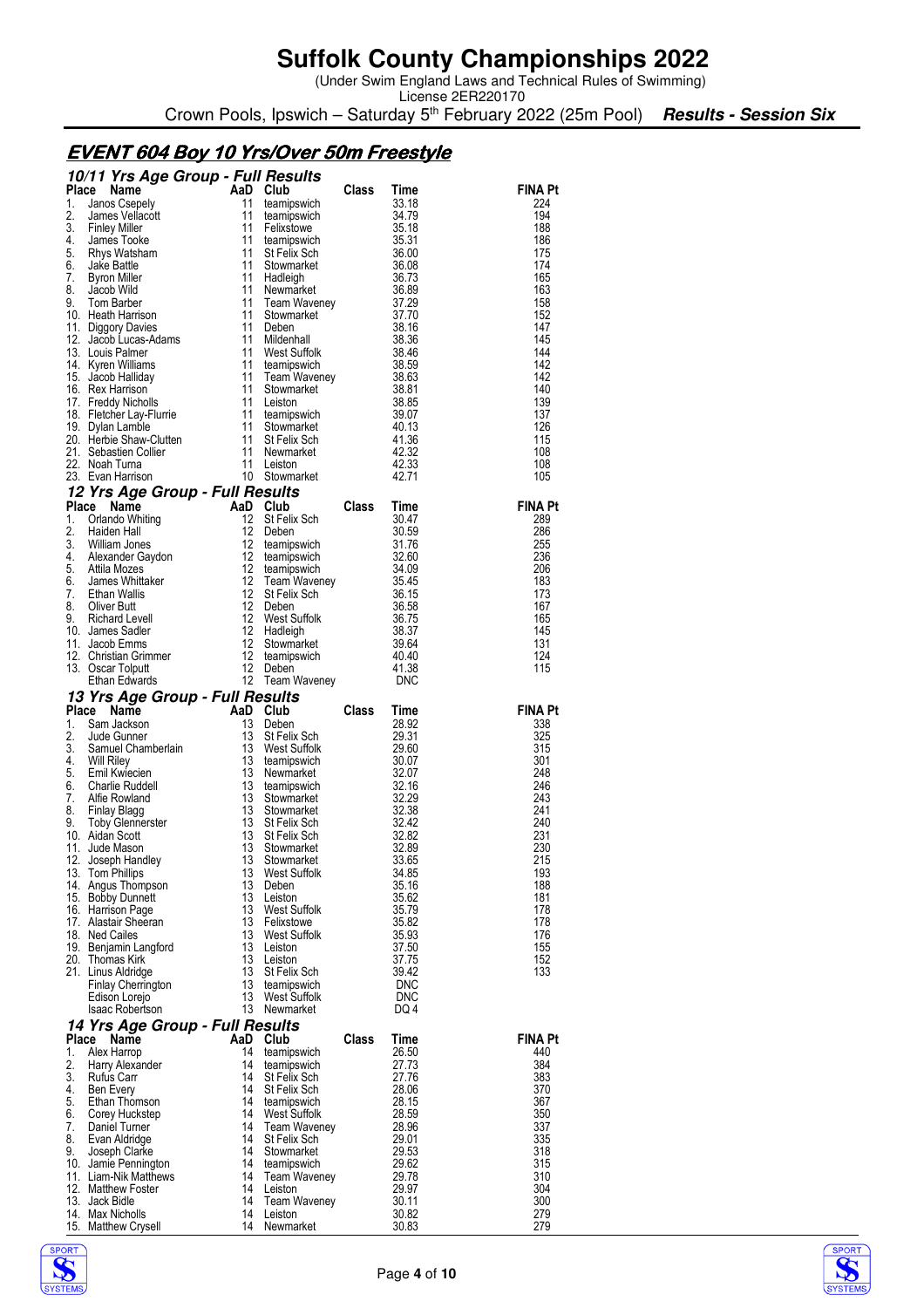(Under Swim England Laws and Technical Rules of Swimming)

|          |                                        |          |                                |              |                | License 2ER220170                                                        |                              |
|----------|----------------------------------------|----------|--------------------------------|--------------|----------------|--------------------------------------------------------------------------|------------------------------|
|          |                                        |          |                                |              |                | Crown Pools, Ipswich – Saturday 5 <sup>th</sup> February 2022 (25m Pool) | <b>Results - Session Six</b> |
|          |                                        |          |                                |              |                |                                                                          |                              |
|          | 16. Spencer Battisson                  | 14       | <b>Team Waveney</b>            |              | 30.90          | 277                                                                      |                              |
|          | 17. Hayden Garrod                      | 14       | <b>Team Waveney</b>            |              | 30.94          | 276                                                                      |                              |
|          | 18. Curtis Peddelty                    | 14       | teamipswich                    |              | 31.17          | 270                                                                      |                              |
|          | 19. Sebastian Reynolds                 | 14       | Hadleigh                       |              | 31.22          | 269                                                                      |                              |
|          | 20. Teilo Ruffles-Francis              | 14       | Stowmarket                     |              | 31.44          | 263                                                                      |                              |
|          | 21. Lewis Marshall                     | 14       | <b>West Suffolk</b>            |              | 31.51          | 261                                                                      |                              |
|          | 22. Edward Parsons                     | 14       | Deben                          |              | 31.61          | 259                                                                      |                              |
|          | 23. Bayley Harris                      | 14       | Hadleigh                       |              | 31.62          | 259                                                                      |                              |
|          | 24. Joseph Halliday                    | 14       | <b>Team Waveney</b>            |              | 31.64          | 258                                                                      |                              |
|          | 25. Ciaran Strike                      | 14       | Team Waveney                   |              | 31.90          | 252                                                                      |                              |
|          | 26. Ewan Coackley                      | 14       | teamipswich                    |              | 32.47          | 239                                                                      |                              |
|          | 27. Jan Cardona Carne                  | 14       | St Felix Sch                   |              | 33.89          | 210                                                                      |                              |
|          | 28. Oscar Frost                        | 14       | Leiston                        |              | 33.90          | 210                                                                      |                              |
|          | 29. Isaac Abbott                       | 14       | Hadleigh                       |              | 34.29          | 203                                                                      |                              |
|          | 30. Jed Millin                         | 14       | Stowmarket                     |              | 34.52          | 199                                                                      |                              |
|          | Samuel Blackwell                       | 14       | West Suffolk                   |              | <b>DNC</b>     |                                                                          |                              |
|          | <b>Thomas Williams</b>                 | 14       | West Suffolk                   |              | <b>DNC</b>     |                                                                          |                              |
|          | 15 Yrs Age Group - Full Results        |          |                                |              |                |                                                                          |                              |
|          | Place<br>Name                          | AaD Club |                                | Class        | Time           | <b>FINA Pt</b>                                                           |                              |
| 1.       | Ashton Redhead                         | 15       | teamipswich                    |              | 26.51          | 439                                                                      |                              |
| 2.       | Jack Osborne                           | 15       | Deben                          |              | 26.59          | 435                                                                      |                              |
| 3.       | Patch Robinson                         | 15       | teamipswich                    |              | 26.70          | 430                                                                      |                              |
| 4.       | Nathan Birchenough                     | 15       | St Felix Sch                   |              | 26.88          | 421                                                                      |                              |
| 5.       | Charlie Payne                          | 15       | Newmarket                      |              | 27.04          | 414                                                                      |                              |
| 6.       | <b>Ben Howlett</b>                     | 15       | teamipswich                    |              | 27.58          | 390                                                                      |                              |
| 7.       | Noah Mann                              | 15       | Newmarket                      |              | 27.67          | 386                                                                      |                              |
| 8.       | Samuel Black                           | 15       | Stowmarket                     |              | 27.79          | 381                                                                      |                              |
| 9.       | Thomas Spelman                         | 15       | Stowmarket                     |              | 27.91          | 376                                                                      |                              |
|          | 10. Ben Butcher                        | 15       | West Suffolk                   |              | 27.93          | 376                                                                      |                              |
|          | 11. Nicholas Barber                    | 15       | Stowmarket                     |              | 28.19          | 365                                                                      |                              |
|          |                                        |          |                                |              | 28.37          | 358                                                                      |                              |
|          | 12. Charlie McKinnon                   | 15       | St Felix Sch                   |              | 28.88          | 340                                                                      |                              |
|          | 13. Luke Wilson                        | 15       | Team Waveney                   |              |                |                                                                          |                              |
|          | 14. Blake Aldridge                     | 15       | St Felix Sch                   |              | 28.92          | 338                                                                      |                              |
|          | 15. Harvey Tyrrell                     | 15       | Team Waveney                   |              | 29.23          | 328                                                                      |                              |
|          | 16. James Shipp                        | 15       | Mildenhall                     |              | 29.50          | 319                                                                      |                              |
|          | 17. Tyler Baxter                       | 15       | Mildenhall                     |              | 29.98          | 304                                                                      |                              |
|          | 18. Thomas Walker                      | 15       | <b>Team Waveney</b>            |              | 30.12          | 299                                                                      |                              |
|          | 19. Adrian Kwiecien                    | 15       | Newmarket                      |              | 30.13          | 299                                                                      |                              |
|          | 20. Sam Everitt                        | 15       | Newmarket                      |              | 30.41          | 291                                                                      |                              |
|          | 21. Oliver Misiaszek                   | 15       | Mildenhall                     |              | 30.55          | 287                                                                      |                              |
|          | 22. Rhylee Whiteman                    | 15       | Mildenhall                     |              |                |                                                                          |                              |
|          |                                        |          |                                |              | 31.74          | 256                                                                      |                              |
|          |                                        |          |                                |              |                |                                                                          |                              |
|          | 16 Yrs Age Group - Full Results        |          |                                |              |                |                                                                          |                              |
| 1.       | Place Name                             | AaD      | Club                           | Class        | Time           | <b>FINA Pt</b>                                                           |                              |
| 2.       | Matthew Baker<br>William Ellard        | 16<br>16 | West Suffolk<br>St Felix Sch   |              | 23.75<br>24.04 | 611<br>589                                                               |                              |
|          |                                        | 16       |                                |              |                |                                                                          |                              |
| 3.       | Archie Chamberlain                     | 16       | West Suffolk<br>West Suffolk   |              | 25.20          | 512                                                                      |                              |
| 4.       | Luka Page                              |          |                                |              | 25.35          | 502                                                                      |                              |
| 5.       | Joe Flowers                            | 16       | St Felix Sch                   |              | 25.91          | 471                                                                      |                              |
|          | Daniel Pryke                           | 16       | Deben                          |              | 26.36          | 447                                                                      |                              |
| 6.<br>7. | Raven Dodsworth                        | 16       | Newmarket                      |              | 26.40          | 445                                                                      |                              |
| 8.       | Joseph McGonigle                       | 16       | Newmarket                      |              | 26.46          | 442                                                                      |                              |
| 9.       | Daniel Clayton                         | 16       | teamipswich                    |              | 26.53          | 438                                                                      |                              |
|          | 10. August Stephens                    | 16       | Newmarket                      |              | 26.55          | 437                                                                      |                              |
|          | 11. Fynley Blake                       | 16<br>16 | teamipswich                    |              | 26.71          | 429<br>418                                                               |                              |
|          | 12. Joseph Haylock                     |          | <b>Team Waveney</b>            |              | 26.95          |                                                                          |                              |
| 13.      | Samuel Tolputt                         | 16<br>16 | Deben                          |              | 27.14<br>28.03 | 409<br>372                                                               |                              |
|          | 14. Benjamin Houghton                  | 16       | Hadleigh<br>Newmarket          |              |                |                                                                          |                              |
|          | 15. Lewis Oliver<br>16. Roderick Black | 16       | Mildenhall                     |              | 28.34<br>28.59 | 359<br>350                                                               |                              |
|          | Antoni Matuszek                        | 16       | Felixstowe                     |              | DQ 5           |                                                                          |                              |
|          |                                        |          |                                |              |                |                                                                          |                              |
|          | 17 Yrs/Over Age Group - Full Results   |          |                                |              |                |                                                                          |                              |
|          | Place Name                             | AaD      | Club                           | <b>Class</b> | Time           | <b>FINA Pt</b>                                                           |                              |
| 1.       | Thomas Page                            | 18       | West Suffolk                   |              | 23.72          | 613                                                                      |                              |
| 2.       | Jordan Catchpole                       | 23       | <b>Team Waveney</b>            | 14           | 24.34          | 568                                                                      |                              |
| 3.       | Joseph Bavey                           | 17       | Newmarket                      |              | 24.40          | 564                                                                      |                              |
| 4.       | Jake Thomas-Mansfield                  | 22       | West Suffolk                   |              | 24.71          | 543                                                                      |                              |
| 5.       | Marin De Villard                       | 17       | St Felix Sch                   |              | 24.76          | 539                                                                      |                              |
| 6.       | Joseph Kenny                           | 17       | St Felix Sch                   |              | 24.89          | 531                                                                      |                              |
| 7.       | <b>Troy Douglas-Collow</b>             | 26       | <b>Team Waveney</b>            |              | 24.99          | 525                                                                      |                              |
| 8.       | Sam Perkins                            | 20       | teamipswich                    |              | 25.06          | 520                                                                      |                              |
| 9.       | Jack Pallant                           | 18       | <b>Team Waveney</b>            |              | 25.08          | 519                                                                      |                              |
| 10.      | Robbie Brindley                        | 18       | <b>West Suffolk</b>            |              | 25.10          | 518                                                                      |                              |
|          | 11. Harrison Holmes                    | 17       | <b>Team Waveney</b>            |              | 25.13          | 516                                                                      |                              |
|          | 12. Benjamin Winterburn                | 21       | Stowmarket                     |              | 25.22          | 510                                                                      |                              |
|          | 13. Joab Carr                          | 18       | St Felix Sch                   |              | 25.24          | 509                                                                      |                              |
|          | 14. Harry Saunders                     | 20       | Newmarket                      |              | 25.44          | 497                                                                      |                              |
|          | 15. Harvey Hall                        | 19       | Deben                          |              | 25.48          | 495                                                                      |                              |
|          | 16. Lewis Chapman                      | 21       | Stowmarket                     |              | 25.50          | 494                                                                      |                              |
|          | 17. Cornelis Verdonk                   | 18       | Newmarket                      |              | 25.58          | 489                                                                      |                              |
|          | 18. Myles Turner                       | 22       | West Suffolk                   |              | 25.67          | 484                                                                      |                              |
|          | 19. Matthew Brown                      | 17       | Stowmarket                     |              | 25.88          | 472                                                                      |                              |
|          | 20. Matthew Debenham                   | 18       | teamipswich                    |              | 25.89          | 472                                                                      |                              |
|          | 21. James Clay                         | 17       | Stowmarket                     |              | 25.99          | 466                                                                      |                              |
|          | 22. William Handley                    | 20       | Stowmarket                     |              | 26.14          | 458                                                                      |                              |
|          | 23. Martin Hailes                      | 48       | <b>Team Waveney</b>            |              | 26.44          | 443                                                                      |                              |
|          | 24. Noah Crabb<br>25. Samuel Stephens  | 17       | teamipswich<br>19 St Felix Sch |              | 26.50<br>26.55 | 440<br>437                                                               |                              |



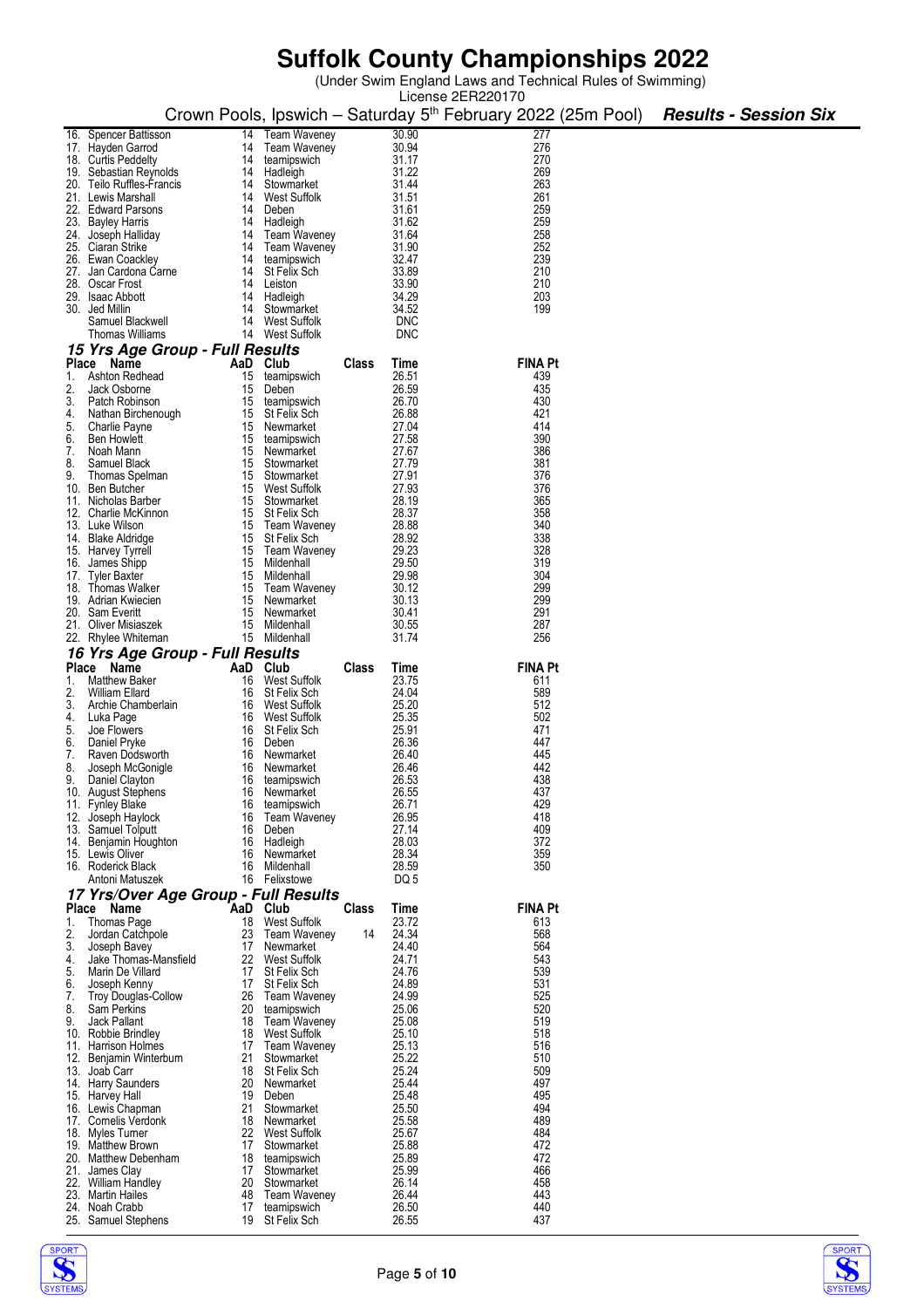(Under Swim England Laws and Technical Rules of Swimming)

|                                                                                       |          |                                     |                                                     | License 2ER220170                                                        |                |                    |                              |
|---------------------------------------------------------------------------------------|----------|-------------------------------------|-----------------------------------------------------|--------------------------------------------------------------------------|----------------|--------------------|------------------------------|
|                                                                                       |          |                                     |                                                     | Crown Pools, Ipswich - Saturday 5 <sup>th</sup> February 2022 (25m Pool) |                |                    | <b>Results - Session Six</b> |
| 26. Lloyd Battisson                                                                   | 17       | <b>Team Waveney</b>                 | 26.67                                               | 431                                                                      |                |                    |                              |
| 27. Joe Fletcher                                                                      | 20       | Stowmarket                          | 26.76                                               | 427                                                                      |                |                    |                              |
| 28. Edward Merhan                                                                     | 17       | West Suffolk                        | 26.86                                               | 422                                                                      |                |                    |                              |
| 29. Joshua Stephens                                                                   | 19       | St Felix Sch                        | 27.01                                               | 415                                                                      |                |                    |                              |
| 30. Marcus Moscuzza                                                                   | 17       | St Felix Sch                        | 27.08                                               | 412                                                                      |                |                    |                              |
| 31. Connor Houston                                                                    | 18       | Deben                               | 27.10                                               | 411                                                                      |                |                    |                              |
| 32. Ethan Cowley                                                                      | 17       | Team Waveney                        | 27.28                                               | 403                                                                      |                |                    |                              |
| 33. Oliver Postle                                                                     | 27       | <b>Team Waveney</b>                 | 27.38                                               | 399                                                                      |                |                    |                              |
| 34. Benjamin Taylor                                                                   | 17       | Leiston                             | 27.55                                               | 391                                                                      |                |                    |                              |
| 35. Vaughn Ruffles-Francis                                                            | 17       | Stowmarket                          | 28.17                                               | 366                                                                      |                |                    |                              |
| 36. Jacob Chapman                                                                     | 18       | Stowmarket                          | 28.42                                               | 356                                                                      |                |                    |                              |
| 37. Ben Phillips                                                                      | 17       | <b>West Suffolk</b><br>17 Newmarket | 28.49                                               | 354                                                                      |                |                    |                              |
| Zak Baldwin<br>Combined Result - Multi-Classification by British Para-Swimming Points |          |                                     | <b>DNC</b>                                          |                                                                          |                |                    |                              |
| Place Name                                                                            | AaD Club |                                     | Time<br>Class                                       | <b>BDPoints</b>                                                          |                |                    |                              |
| Jordan Catchpole<br>1.                                                                | 23       | Team Waveney                        | 24.34<br>14                                         | 799                                                                      |                |                    |                              |
|                                                                                       |          |                                     |                                                     |                                                                          |                |                    |                              |
|                                                                                       |          |                                     | <u>EVENT 605 Girl 10 Yrs/Over 200m Breaststroke</u> |                                                                          |                |                    |                              |
|                                                                                       |          |                                     |                                                     |                                                                          |                |                    |                              |
| 10/11 Yrs Age Group - Full Results                                                    |          |                                     |                                                     |                                                                          |                |                    |                              |
| Place Name                                                                            | AaD Club |                                     | Time                                                | <b>FINA Pt</b>                                                           | 50             | 100                | 150                          |
| 1.<br>Nina Allen                                                                      | 11       | Newmarket                           | 3:35.04                                             | 245                                                                      | 47.75          | 1:43.46            | 2:40.39                      |
| 2.<br>Izzy Gebhard                                                                    | 11       | teamipswich                         | 3:36.14                                             | 241                                                                      | 49.97          | 1:46.17            | 2:41.88                      |
| 3.<br>Isla Coackley                                                                   | 11       | teamipswich                         | 3:42.70                                             | 220                                                                      | 52.14          | 1:49.53            | 2:48.12                      |
| 4.<br>India Clement                                                                   | 10       | West Suffolk                        | 3:46.04                                             | 211                                                                      | 51.50          | 1:50.92            | 2:49.43                      |
| 5.<br>Emilia Armstrong                                                                | 11       | Stowmarket                          | 3:55.54                                             | 186                                                                      | 53.55          | 1:53.97            | 2:55.27                      |
| 6.<br>Isla Mason                                                                      | 10       | Stowmarket                          | 4:06.22                                             | 163                                                                      | 56.56          | 1:59.34            | 3.03.49                      |
| Erin Stewart                                                                          | 11       | West Suffolk                        | <b>DNC</b>                                          |                                                                          |                |                    |                              |
| Poppy Moore<br>Amelia Garnham                                                         | 11<br>11 | West Suffolk<br>teamipswich         | DQ 6<br>DQ 6                                        |                                                                          |                |                    |                              |
|                                                                                       |          |                                     |                                                     |                                                                          |                |                    |                              |
| 12 Yrs Age Group - Full Results<br>Place                                              | AaD Club |                                     |                                                     | <b>FINA Pt</b>                                                           | 50             | 100                | 150                          |
| Name<br><b>Grace Mutton</b>                                                           |          |                                     | Time<br>3:10.64                                     |                                                                          | 43.17          |                    |                              |
| 1.<br>2.<br>Erin Barber                                                               | 12<br>12 | teamipswich<br>Newmarket            | 3:15.13                                             | 351<br>327                                                               | 42.88          | 1:31.98<br>1:33.62 | 2:22.78<br>2:25.30           |
| 3.<br>Lily Steel                                                                      | 12       | teamipswich                         | 3:23.96                                             | 287                                                                      | 47.00          | 1:40.23            | 2:34.04                      |
| 4.<br>Erin Wright                                                                     | 12       | teamipswich                         | 3:30.70                                             | 260                                                                      | 48.57          | 1:43.11            | 2:37.95                      |
| 5.<br><b>Liberty Morris</b>                                                           | 12       | Leiston                             | 3:33.51                                             | 250                                                                      | 48.49          | 1:44.09            | 2:39.75                      |
| 6.<br>Emelia Roe                                                                      | 12       | <b>West Suffolk</b>                 | 3:38.54                                             | 233                                                                      | 51.96          | 1:46.72            | 2:43.82                      |
| 7.<br><b>Emily Sinclair</b>                                                           | 12       | West Suffolk                        | 3:39.20                                             | 231                                                                      | 50.39          | 1:47.74            | 2:43.80                      |
| 8.<br>Eve Sinclair                                                                    | 12       | Deben                               | 3:39.42                                             | 230                                                                      | 50.04          | 1:47.38            | 2:44.90                      |
| 9.<br><b>Charlotte Catchpole</b>                                                      | 12       | Leiston                             | 3:39.81                                             | 229                                                                      | 49.20          | 1:46.18            | 2:43.68                      |
| 10. Brooke Copping                                                                    |          | 12 West Suffolk                     | 3:39.92                                             | 229                                                                      | 50.48          | 1:47.92            | 2:45.76                      |
| 11. Felicity Morris                                                                   | 12       | Leiston                             | 3:48.82                                             | 203                                                                      | 48.17          | 1:48.04            | 2:49.12                      |
| 12. Francesca Thompson                                                                | 12       | Team Waveney                        | 3:51.04                                             | 197                                                                      | 52.31          | 1:51.18            | 2:51.30                      |
| Guste Raudonyte                                                                       |          | 12 Newmarket                        | <b>DNC</b>                                          |                                                                          |                |                    |                              |
| 13 Yrs Age Group - Full Results                                                       |          |                                     |                                                     |                                                                          |                |                    |                              |
| Place Name                                                                            | AaD      | Club                                | Time                                                | <b>FINA Pt</b>                                                           | 50             | 100                | 150                          |
| 1.<br>Clementine Lovell                                                               | 13       | teamipswich                         | 2:48.89                                             | 505                                                                      | 37.84          | 1:20.00            | 2:03.95                      |
| Chloe Knight                                                                          | 13       | Hadleigh                            | 3:05.04                                             | 384                                                                      | 40.76          | 1:28.35            | 2:16.49                      |
| 3.<br>Grace Robinson                                                                  | 13       | St Felix Sch                        | 3:09.84                                             | 356                                                                      | 41.99          | 1:30.17            | 2:19.63                      |
| 4.<br>Ella Deaton                                                                     | 13       | Newmarket                           | 3:11.57                                             | 346                                                                      | 42.19          | 1:30.52            | 2:20.94                      |
| 5.<br>Charlotte Kelly                                                                 | 13       | teamipswich                         | 3:19.99                                             | 304                                                                      | 44.47          | 1:35.37            | 2:27.39                      |
| 6.<br>Francesca Barber                                                                | 13       | Stowmarket                          | 3:23.89                                             | 287                                                                      | 46.97          | 1:39.06            | 2:32.32                      |
| 7.<br>Eva Howlett<br>8.                                                               | 13       | <b>Team Waveney</b>                 | 3:28.50<br>3:33.26                                  | 268<br>251                                                               | 46.42          | 1:41.37            | 2:35.33<br>2:38.24           |
| Ella Stewart<br>Nicole Taylor                                                         | 13<br>13 | West Suffolk<br>St Felix Sch        | <b>DNC</b>                                          |                                                                          | 48.16          | 1:42.17            |                              |
| 14 Yrs Age Group - Full Results                                                       |          |                                     |                                                     |                                                                          |                |                    |                              |
| Place Name                                                                            | AaD      | Club                                | Time                                                | <b>FINA Pt</b>                                                           | 50             | 100                | 150                          |
| 1.<br>Evie Armstrong                                                                  | 14       | teamipswich                         | 3:00.66                                             | 413                                                                      | 40.74          | 1:26.96            | 2:14.22                      |
| 2.<br><b>Bethany Crawley</b>                                                          | 14       | teamipswich                         | 3:02.37                                             | 401                                                                      | 41.65          | 1:28.19            | 2:15.45                      |
| 3.<br>Kiera Broad                                                                     | 14       | <b>West Suffolk</b>                 | 3:02.50                                             | 400                                                                      | 41.47          | 1:27.96            | 2:15.62                      |
| 4.<br>Amelia Saunders                                                                 | 14       | Leiston                             | 3:05.56                                             | 381                                                                      | 43.02          | 1:30.22            | 2:17.82                      |
| 5.<br><b>Holly Ridgeon</b>                                                            | 14       | Leiston                             | 3:11.70                                             | 345                                                                      | 41.09          | 1:28.97            | 2:20.23                      |
| 6.<br>Annabel Nichols                                                                 | 14       | Leiston                             | 3:11.91                                             | 344                                                                      | 42.44          | 1:30.97            | 2:21.25                      |
| 7.<br><b>Isabel Moore</b>                                                             | 14       | West Suffolk                        | 3:13.34                                             | 337                                                                      | 43.53          | 1:33.63            | 2:24.19                      |
| 8.<br>Maia Thompson                                                                   | 14       | Team Waveney                        | 3:16.84                                             | 319                                                                      | 44.89          | 1:35.45            | 2:27.71                      |
| 9.<br>Poppy Cator                                                                     |          | 14 Team Waveney                     | 3:21.09                                             | 299                                                                      | 44.71          | 1:36.55            | 2:29.42                      |
| 15 Yrs Age Group - Full Results                                                       |          |                                     |                                                     |                                                                          |                |                    |                              |
| Place<br>Name                                                                         | AaD Club |                                     | Time                                                | <b>FINA Pt</b>                                                           | 50             | 100                | 150                          |
| <b>Charlotte Sanford</b><br>1.                                                        | 15       | St Felix Sch                        | 2:44.98                                             | 542                                                                      | 36.88          | 1:18.73            | 2:02.49                      |
| 2.<br>Ellen Duffield                                                                  | 15       | teamipswich                         | 2:54.12                                             | 461                                                                      | 40.02          | 1:24.34            | 2:08.72                      |
| 3.<br>Elizabeth Wright                                                                | 15<br>15 | West Suffolk                        | 2:58.34                                             | 429<br>410                                                               | 40.36<br>41.95 | 1:25.52<br>1:28.41 | 2:12.06                      |
| 4.<br>Gigi Gebhard<br>5.<br>Rebecca Brown                                             | 15       | teamipswich                         | 3:01.02<br>3:04.65                                  | 387                                                                      | 42.06          | 1:29.06            | 2:15.48<br>2:17.51           |
| 6.<br>Georgia Denham                                                                  | 15       | Stowmarket<br>Hadleigh              | 3:05.41                                             | 382                                                                      | 40.47          | 1:27.65            | 2:17.05                      |
| 7.<br>Katie Stebbings                                                                 | 15       | Stowmarket                          | 3:09.48                                             | 358                                                                      | 42.60          | 1:28.89            | 2:19.91                      |
| 8.<br>Eloise Manton                                                                   | 15       | West Suffolk                        | 3:12.81                                             | 339                                                                      | 42.09          | 1:30.60            | 2:22.09                      |
| 9.<br>Emma Arnold                                                                     |          | 15 Hadleigh                         | 3:18.45                                             | 311                                                                      | 42.54          | 1:31.93            | 2:24.50                      |
| 16 Yrs Age Group - Full Results                                                       |          |                                     |                                                     |                                                                          |                |                    |                              |
| Place<br>Name                                                                         | AaD      | Club                                | Time                                                | <b>FINA Pt</b>                                                           | 50             | 100                | 150                          |
| 1.<br>Beth Young                                                                      | 16       | teamipswich                         | 2:34.49                                             | 660                                                                      | 34.53          | 1:13.44            | 1:54.01                      |
| 2.<br>Laura Alexander-High                                                            | 16       | teamipswich                         | 2:51.69                                             | 481                                                                      | 39.31          | 1:22.58            | 2:06.56                      |
| 3.<br>Madeline Pawle                                                                  | 16       | Leiston                             | 2:57.52                                             | 435                                                                      | 39.70          | 1:24.72            | 2:11.54                      |
| 4.<br>Elijah Britton                                                                  | 16       | St Felix Sch                        | 2:57.79                                             | 433                                                                      | 38.77          | 1:22.92            | 2:09.70                      |
| 5.<br>Ellie Catchpole                                                                 | 16       | Leiston                             | 3:02.78                                             | 399                                                                      | 40.56          | 1:26.35            | 2:14.68                      |
| 6.<br>Kiera Turner                                                                    | 16       | Team Waveney                        | 3:11.91                                             | 344                                                                      | 42.29          | 1:31.27            | 2:21.95                      |



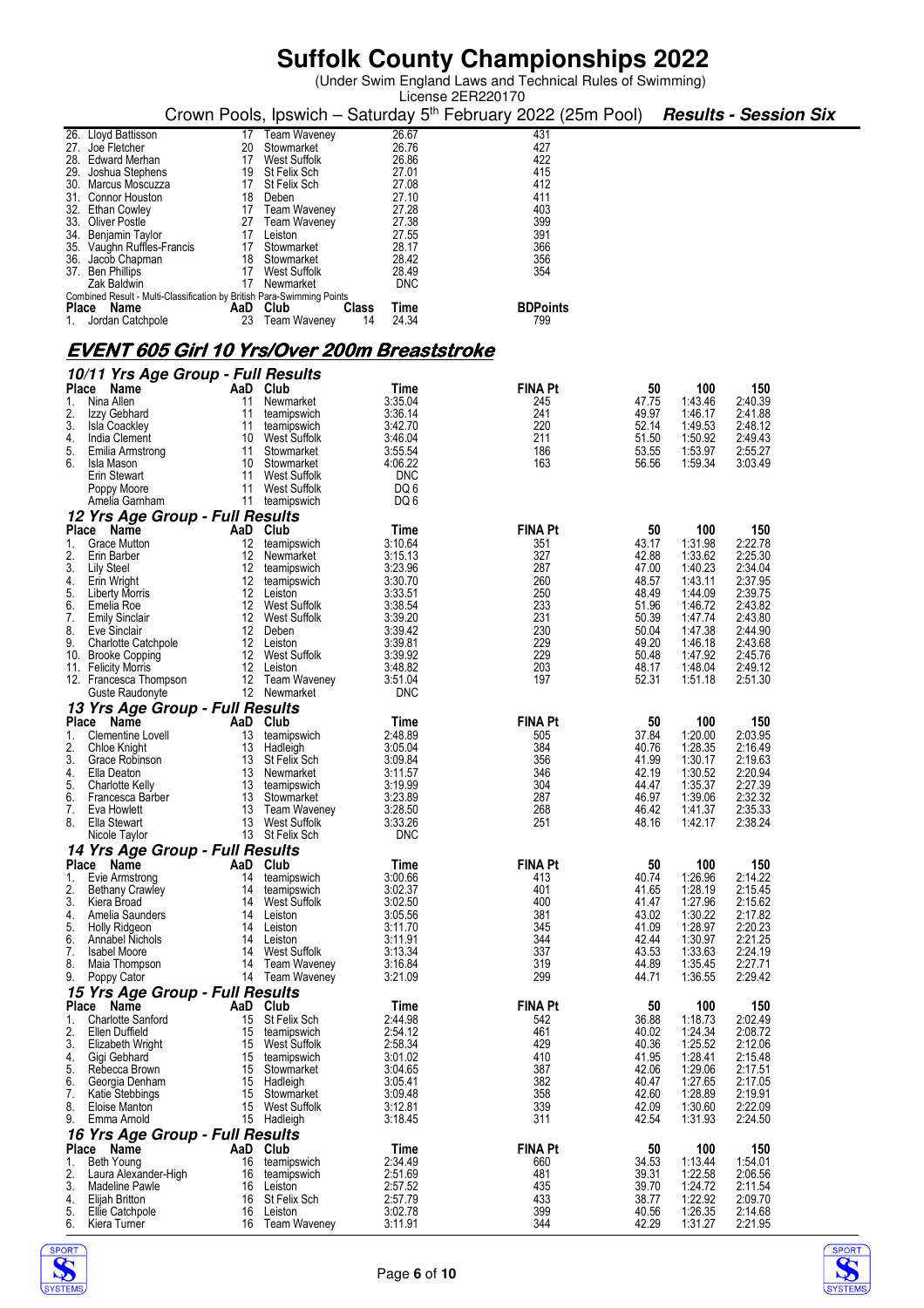(Under Swim England Laws and Technical Rules of Swimming)

| License 2ER220170                                                                                     |  |
|-------------------------------------------------------------------------------------------------------|--|
| Crown Pools, Ipswich – Saturday 5 <sup>th</sup> February 2022 (25m Pool) <b>Results - Session Six</b> |  |

|          | 17 Yrs/Over Age Group - Full Results            |          |                                |                    |                |                |                    |                    |
|----------|-------------------------------------------------|----------|--------------------------------|--------------------|----------------|----------------|--------------------|--------------------|
| Place    | Name                                            | AaD Club |                                | Time               | <b>FINA Pt</b> | 50             | 100                | 150                |
| 1.       | Natalie Sanford                                 |          | 18 St Felix Sch                | 2:38.27            | 614            | 35.68          | 1:15.52            | 1:56.26            |
| 2.       | Lily Bemmer                                     |          | 19 Deben                       | 2:51.78            | 480            | 38.28          | 1:22.23            | 2:07.38            |
| 3.       | Caitlin McNicholas                              |          | 17 Deben                       | 2:52.30            | 476            | 38.07          | 1:21.26            | 2:06.65            |
| 4.       | Georgina Stokes                                 |          | 18 Newmarket                   | 2:54.94            | 455            | 39.00          | 1:22.92            | 2:08.22            |
| 5.       | <b>Emily Cutting</b>                            |          | 17 West Suffolk                | 2:59.95            | 418            | 39.25          | 1:25.11            | 2:12.95            |
| 6.       | Alice Clark                                     |          | 17 West Suffolk                | 3:00.44            | 414            | 39.15          | 1:24.19            | 2:11.90            |
| 7.       | Erica Benedetti                                 |          | 17 Stowmarket                  | 3:01.33            | 408            | 40.65          | 1:26.24            | 2:13.61            |
| 8.       | Imogen Gotch                                    | 17       | West Suffolk                   | 3:03.42            | 394            | 41.76          | 1:27.00            | 2:14.11            |
| 9.       | Amber Ridgeon                                   |          | 17 Leiston                     | 3:04.13            | 390            | 41.07          | 1:26.61            | 2:15.07            |
|          | <u>EVENT 606 Boy 10 Yrs/Over 200m Butterfly</u> |          |                                |                    |                |                |                    |                    |
|          | 10/11 Yrs Age Group - Full Results              |          |                                |                    |                |                |                    |                    |
|          | Place Name                                      | AaD Club |                                | Time               | <b>FINA Pt</b> | 50             | 100                | 150                |
| 1.       | Jake Battle                                     |          | 11 Stowmarket                  | 3:23.51            | 150            | 44.13          | 1:36.43            | 2:31.08            |
|          | 12 Yrs Age Group - Full Results                 |          |                                |                    |                |                |                    |                    |
|          | Place Name                                      | AaD Club |                                | Time               | <b>FINA Pt</b> | 50             | 100                | 150                |
|          | 1. Alexander Gaydon                             |          | 12 teamipswich                 | 3:11.67            | 180            | 41.34          | 1:28.74            | 2:20.91            |
|          | Orlando Whiting                                 |          | 12 St Felix Sch                | DQ 7               |                |                |                    |                    |
|          | 13 Yrs Age Group - Full Results                 |          |                                |                    |                |                |                    |                    |
|          | Place Name                                      | AaD Club |                                | Time               | <b>FINA Pt</b> | 50             | 100                | 150                |
| 1.       | Jude Gunner                                     |          | 13 St Felix Sch                | 2:31.59            | 364            | 32.29          | 1:10.36            | 1:50.10            |
| 2.       | Finlay Blagg                                    |          | 13 Stowmarket                  | 3:51.18            | 102            | 44.84          | 1:42.89            | 2:49.02            |
|          |                                                 |          |                                |                    |                |                |                    |                    |
|          | 14 Yrs Age Group - Full Results<br>Place Name   | AaD Club |                                | Time               | <b>FINA Pt</b> |                |                    |                    |
| 1.       | Oscar Winterburn                                | 14       |                                | 2:35.47            | 337            | 50<br>32.86    | 100<br>1:11.59     | 150<br>1:53.65     |
| 2.       | Ciaran Strike                                   |          | teamipswich<br>14 Team Waveney | 3:08.68            | 188            | 37.91          | 1:25.87            | 2:18.06            |
|          | Thomas Williams                                 |          | 14 West Suffolk                | <b>DNC</b>         |                |                |                    |                    |
|          |                                                 |          |                                |                    |                |                |                    |                    |
|          | 15 Yrs Age Group - Full Results<br>Place Name   |          |                                |                    | <b>FINA Pt</b> | 50             | 100                | 150                |
| 1.       | Patch Robinson                                  | AaD Club | 15 teamipswich                 | Time<br>2:23.67    | 427            | 31.14          | 1:06.47            | 1:44.74            |
| 2.       | Noah Mann                                       | 15       | Newmarket                      | 2:40.71            | 305            | 32.31          | 1:11.77            | 1:54.99            |
| 3.       | Sam Everitt                                     |          | 15 Newmarket                   | 2:59.69            | 218            | 38.29          | 1:22.51            | 2:11.05            |
|          |                                                 |          |                                |                    |                |                |                    |                    |
|          | 16 Yrs Age Group - Full Results                 |          |                                |                    |                |                |                    |                    |
|          | Place Name                                      | AaD Club |                                | Time               | <b>FINA Pt</b> | 50             | 100                | 150                |
| $1_{-}$  | Archie Chamberlain                              |          | 16 West Suffolk                | 2:17.30            | 489            | 28.68          | 1:03.62            | 1:40.53            |
|          | William Ellard                                  |          | 16 St Felix Sch                | <b>DNC</b>         |                |                |                    |                    |
|          | 17 Yrs/Over Age Group - Full Results            |          |                                |                    |                |                |                    |                    |
|          | Place Name                                      | AaD Club |                                | Time               | <b>FINA Pt</b> | 50             | 100                | 150                |
| 1.       | Jake Thomas-Mansfield                           | 22       | West Suffolk                   | 2:06.87            | 620            | 28.46          | 1:01.18            | 1:33.67            |
| 2.       | Myles Turner                                    | 22       | West Suffolk                   | 2:09.85            | 579            | 28.89          | 1:01.40            | 1:34.60            |
| 3.       | Joe Cooper                                      |          | 18 teamipswich                 | 2:12.99            | 539<br>489     | 28.91<br>30.08 | 1:02.19            | 1:37.03<br>1:42.32 |
| 4.<br>5. | Marin De Villard                                |          | 17 St Felix Sch                | 2:17.35            |                |                | 1:04.97            |                    |
|          | <b>Connor Houston</b>                           |          | 18 Deben                       | 2:21.67<br>2:23.92 | 445<br>425     | 30.93          | 1:06.24            | 1:43.12            |
| 6.<br>7. | Matthew Brown<br>Harvey Hall                    |          | 17 Stowmarket<br>19 Deben      | 2:29.19            | 381            | 30.57<br>30.21 | 1:06.60<br>1:07.53 | 1:45.59<br>1:48.65 |
| 8.       | Lloyd Battisson                                 |          | 17 Team Waveney                | 2:33.23            | 352            | 31.81          | 1:10.23            | 1:51.23            |
|          | Zak Baldwin                                     | 17       | Newmarket                      | <b>DNC</b>         |                |                |                    |                    |
|          | Jack Pallant                                    |          | 18 Team Waveney                | DQ 7               |                |                |                    |                    |

#### **EVENT 607 FINAL OF EVENT 601 Women MC 10/11 Yrs 100m Freestyle**

|              | <b>Full Results</b>    |     |              |         |                |       |
|--------------|------------------------|-----|--------------|---------|----------------|-------|
| <b>Place</b> | <b>Name</b>            | AaD | Club         | Time    | <b>FINA Pt</b> | 50    |
| 1.           | Amelia Garnham         |     | teamipswich  | 1:15.80 | 291            | 35.78 |
| 2.           | Nina Allen             |     | Newmarket    | 1:18.39 | 263            | 36.54 |
| 3.           | <b>Iolanthe Alty</b>   |     | teamipswich  | 1:18.82 | 259            | 37.25 |
| 4.           | Izzy Gebhard           |     | teamipswich  | 1:20.24 | 245            | 38.14 |
| 5.           | India Clement          | 10  | West Suffolk | 1:22.00 | 230            | 39.47 |
| 6.           | Poppy Moore            |     | West Suffolk | 1.22.79 | 223            | 39.16 |
| 7.           | Casey Hopewell-Campion |     | Newmarket    | 1.23.26 | 219            | 39.89 |
| 8.           | Isla Coackley          |     | teamipswich  | 1:23.27 | 219            | 40.52 |

### **EVENT 608 FINAL OF EVENT 601 Women MC 12 Yrs 100m Freestyle**

|              | <b>Full Results</b>   |     |             |         |                |       |
|--------------|-----------------------|-----|-------------|---------|----------------|-------|
| <b>Place</b> | Name                  |     | AaD Club    | Time    | <b>FINA Pt</b> | 50    |
| $1_{\cdot}$  | Erin Barber           | 12  | Newmarket   | 1:07.14 | 419            | 32.06 |
| 2.           | <b>Lily Steel</b>     | 12  | teamipswich | 1:07.85 | 406            | 33.45 |
| 3.           | Grace Mutton          | 12  | teamipswich | 1:12.81 | 328            | 34.63 |
| 4.           | Nicole Peddelty       | 12  | teamipswich | 1:13.20 | 323            | 34.76 |
|              | 5. Samantha Martelino | 12. | Newmarket   | 1:15.46 | 295            | 35.75 |
| 6.           | Neve Melville         | 12. | Felixstowe  | 1:16.43 | 284            | 36.75 |
| 7.           | Isabella Bryan        |     | teamipswich | 1:16.91 | 278            | 37.70 |

### **EVENT 609 FINAL OF EVENT 601 Girl 13 Yrs 100m Freestyle**

|       | <b>Full Results</b> |     |                 |         |                |       |
|-------|---------------------|-----|-----------------|---------|----------------|-------|
| Place | Name                | AaD | Club            | Time    | <b>FINA Pt</b> | 50    |
|       | Grace Robinson      |     | 13 St Felix Sch | 1:04.39 | 475            | 30.42 |
| 2.    | Rose Romanus        | 13  | teamipswich     | 1:04.67 | 469            | 30.73 |
|       | Emilia Johnson      |     | 13 St Felix Sch | 1:05.89 | 443            | 31.44 |
| 4.    | Chloe Knight        |     | Hadleigh        | 1:06.13 | 438            | 31.34 |



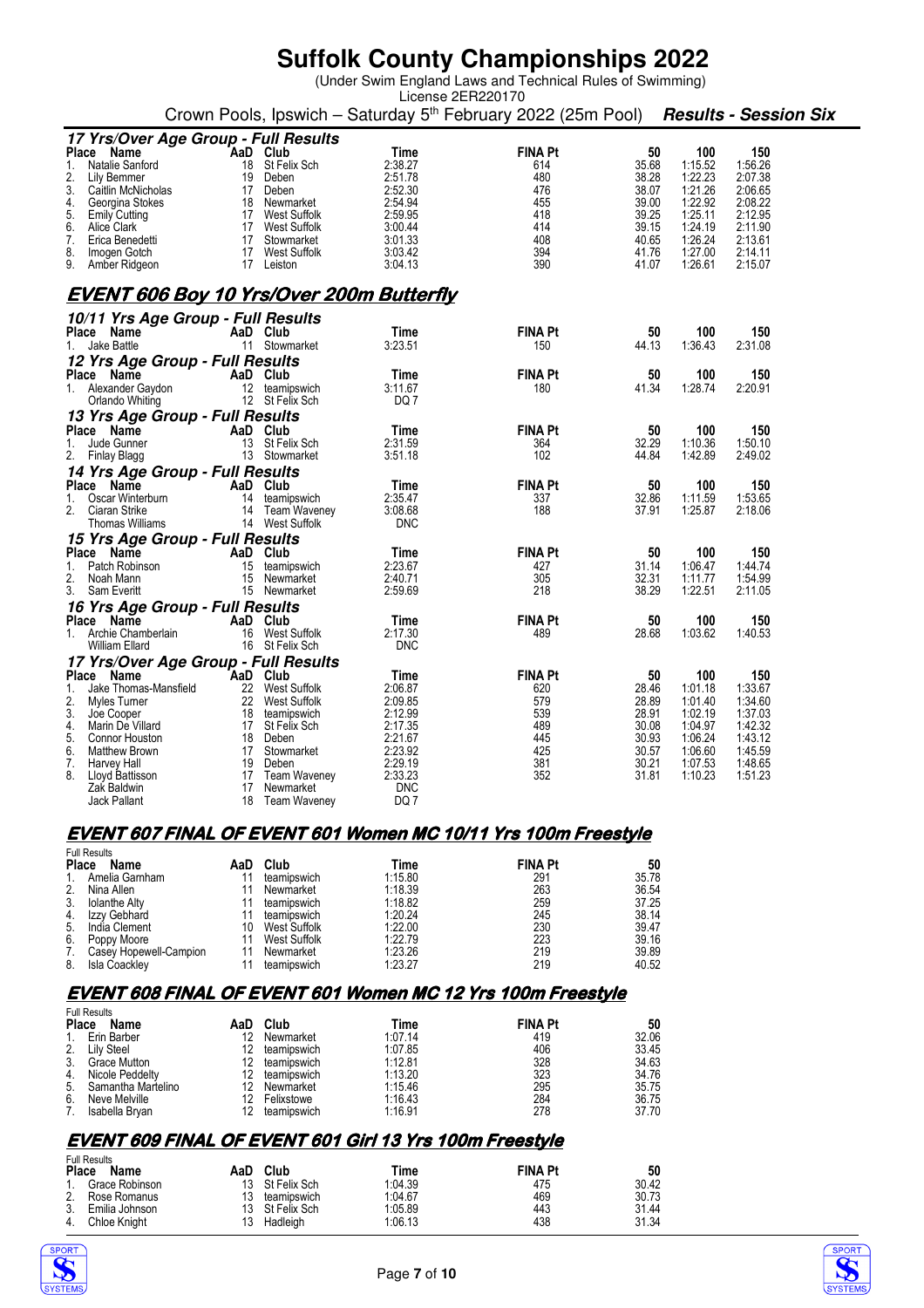(Under Swim England Laws and Technical Rules of Swimming)

|                                                              | License 2ER220170                                                                                                                                                                   |                                                     |                                                                                                                       |                                                                                          |                                                                          |                                                                            |                              |  |
|--------------------------------------------------------------|-------------------------------------------------------------------------------------------------------------------------------------------------------------------------------------|-----------------------------------------------------|-----------------------------------------------------------------------------------------------------------------------|------------------------------------------------------------------------------------------|--------------------------------------------------------------------------|----------------------------------------------------------------------------|------------------------------|--|
|                                                              |                                                                                                                                                                                     |                                                     |                                                                                                                       |                                                                                          | Crown Pools, Ipswich - Saturday 5 <sup>th</sup> February 2022 (25m Pool) |                                                                            | <b>Results - Session Six</b> |  |
| 5.<br>6.<br>7.<br>8.                                         | <b>Clementine Lovell</b><br>Jemima Lashmar<br>Eveline Gaydon<br>Amelia Lewis                                                                                                        | 13<br>13<br>13<br>13                                | teamipswich<br>teamipswich<br>teamipswich<br>teamipswich                                                              | 1:07.01<br>1:07.14<br>1:07.28<br>1:07.46                                                 | 421<br>419<br>416<br>413                                                 | 32.12<br>32.38<br>32.58<br>32.21                                           |                              |  |
|                                                              |                                                                                                                                                                                     |                                                     |                                                                                                                       | <b>EVENT 610 FINAL OF EVENT 601 Girl 14 Yrs 100m Freestyle</b>                           |                                                                          |                                                                            |                              |  |
| 1.<br>2.<br>3.<br>4.<br>5.                                   | <b>Full Results</b><br>Place<br>Name<br>Darcy Gladwell<br>Amelia Saunders<br>Adrija Raudonyte<br>Bethany Crawley<br>Evie Armstrong                                                  | 14<br>14<br>14<br>14<br>14                          | AaD Club<br>teamipswich<br>Leiston<br>Newmarket<br>teamipswich<br>teamipswich                                         | Time<br>1:01.33<br>1:04.18<br>1:05.05<br>1:05.31<br>1:06.29                              | <b>FINA Pt</b><br>550<br>479<br>460<br>455<br>435                        | 50<br>29.88<br>30.54<br>31.19<br>31.40<br>31.92                            |                              |  |
|                                                              |                                                                                                                                                                                     |                                                     |                                                                                                                       | <b>EVENT 611 FINAL OF EVENT 601 Girl 15 Yrs 100m Freestyle</b>                           |                                                                          |                                                                            |                              |  |
| Place<br>2.<br>3.<br>4.<br>5.<br>6.<br>7.                    | <b>Full Results</b><br>Name<br>Sophie Dowding<br>Natalie Taylor<br>Amelie Crabb<br>Sophie Pennington<br><b>Charlotte Sanford</b><br>Ellen Duffield<br>Hannah McNicholas             | AaD<br>15<br>15<br>15<br>15<br>15<br>15<br>15       | Club<br>teamipswich<br>St Felix Sch<br>teamipswich<br>teamipswich<br>St Felix Sch<br>teamipswich<br>Deben             | Time<br>1:00.90<br>1:01.19<br>1:01.60<br>1:03.11<br>1:03.13<br>1:04.13<br>1:07.64        | <b>FINA Pt</b><br>561<br>553<br>542<br>504<br>504<br>481<br>410          | 50<br>29.68<br>29.71<br>29.85<br>30.20<br>30.42<br>31.19<br>31.95          |                              |  |
|                                                              |                                                                                                                                                                                     |                                                     |                                                                                                                       | <b>EVENT 612 FINAL OF EVENT 601 Girl 16 Yrs 100m Freestyle</b>                           |                                                                          |                                                                            |                              |  |
| <b>Place</b><br>1.<br>2.<br>3.<br>4.<br>5.<br>6.<br>7.<br>8. | <b>Full Results</b><br>Name<br>Matilda Bogle<br>Karys-Rose Bunn<br>Beth Young<br><b>Connie Davies</b><br>Isabelle Barber<br><b>Romilly Marks</b><br>Ellie Burwood<br>Elijah Britton | AaD<br>16<br>16<br>16<br>16<br>16<br>16<br>16<br>16 | Club<br>teamipswich<br>teamipswich<br>teamipswich<br>Deben<br>Stowmarket<br>Newmarket<br>St Felix Sch<br>St Felix Sch | Time<br>58.94<br>58.98<br>1:00.96<br>1:00.98<br>1:02.14<br>1:02.16<br>1:03.28<br>1:04.61 | <b>FINA Pt</b><br>619<br>618<br>560<br>559<br>528<br>528<br>500<br>470   | 50<br>28.74<br>28.81<br>29.62<br>29.40<br>29.95<br>30.30<br>30.49<br>30.49 |                              |  |

#### **EVENT613 FINAL OF 613 FINAL OF 613 EVENT601 Girl 17 Yrs/Over 100m Freestyle 601 Girl 17 Yrs/Over 100m Freestyle**

|              | <b>Full Results</b>   |     |                 |         |                |       |  |  |
|--------------|-----------------------|-----|-----------------|---------|----------------|-------|--|--|
| <b>Place</b> | Name                  | AaD | Club            | Time    | <b>FINA Pt</b> | 50    |  |  |
| 1.           | Natalie Sanford       | 18  | St Felix Sch    | 59.77   | 594            | 28.47 |  |  |
| 2.           | Abigail Crawley       |     | teamipswich     | 59.91   | 590            | 28.98 |  |  |
| 3.           | Madelyn Latimer-Hicks |     | 18 St Felix Sch | 1:00.41 | 575            | 29.19 |  |  |
| 4.           | Rosie Brooks          |     | 18 St Felix Sch | 1:00.50 | 572            | 28.72 |  |  |
| 5.           | Cerys Williams        | 18  | West Suffolk    | 1:00.89 | 562            | 29.27 |  |  |
|              | 6. Freya Harwood      |     | 18 St Felix Sch | 1:01.07 | 557            | 29.62 |  |  |
| 7.           | Helena Hall           |     | Deben           | 1:01.90 | 534            | 29.52 |  |  |
| 8.           | <b>Holly Driver</b>   | 17  | St Felix Sch    | 1:02.07 | 530            | 30.27 |  |  |

#### **EVENT 614 FINAL OF EVENT 604 Boy 10/11 Yrs 50m Freestyle**

|              | <b>Full Results</b>  |    |                 |       |                |  |  |  |
|--------------|----------------------|----|-----------------|-------|----------------|--|--|--|
| <b>Place</b> | Name                 |    | AaD Club        | Time  | <b>FINA Pt</b> |  |  |  |
|              | 1. Janos Csepely     | 11 | teamipswich     | 33.26 | 222            |  |  |  |
| 2.           | Jake Battle          |    | 11 Stowmarket   | 34.44 | 200            |  |  |  |
| 3.           | James Tooke          |    | teamipswich     | 34.61 | 197            |  |  |  |
| 4.           | James Vellacott      | 11 | teamipswich     | 34.91 | 192            |  |  |  |
| 5.           | Rhys Watsham         |    | 11 St Felix Sch | 35.38 | 185            |  |  |  |
| 6.           | Jacob Wild           | 11 | Newmarket       | 35.50 | 183            |  |  |  |
| 7.           | <b>Byron Miller</b>  | 11 | Hadleigh        | 36.65 | 166            |  |  |  |
|              | <b>Finley Miller</b> |    | Felixstowe      | DQ    |                |  |  |  |

#### **EVENT615 FINAL OF 615 EVENT604 Boy 12 Yrs 50m Freestyle 604 Yrs Freestyle**

|              | <b>Full Results</b> |     |                 |       |                |  |  |  |
|--------------|---------------------|-----|-----------------|-------|----------------|--|--|--|
| <b>Place</b> | Name                | AaD | Club            | Time  | <b>FINA Pt</b> |  |  |  |
|              | Haiden Hall         | 12  | Deben           | 30.57 | 286            |  |  |  |
| 2.           | Orlando Whiting     |     | 12 St Felix Sch | 30.70 | 283            |  |  |  |
| 3.           | William Jones       | 12. | teamipswich     | 31.69 | 257            |  |  |  |
| 4.           | Alexander Gaydon    | 12  | teamipswich     | 32.95 | 229            |  |  |  |
| 5.           | Attila Mozes        | 12  | teamipswich     | 34.89 | 192            |  |  |  |
| 6.           | James Whittaker     | 12. | Team Waveney    | 34.92 | 192            |  |  |  |
| 7.           | <b>Ethan Wallis</b> |     | 12 St Felix Sch | 35.97 | 176            |  |  |  |
| 8.           | Oliver Butt         | 12  | Deben           | 36.93 | 162            |  |  |  |

### **EVENT 616 FINAL OF EVENT 604 Boy 13 Yrs 50m Freestyle**

|               | <b>Full Results</b> |     |                 |       |                |
|---------------|---------------------|-----|-----------------|-------|----------------|
| Place<br>Name |                     | AaD | Club            | Time  | <b>FINA Pt</b> |
|               | Sam Jackson         | 13  | Deben           | 28.41 | 357            |
|               | Jude Gunner         |     | 13 St Felix Sch | 28.73 | 345            |
|               | Samuel Chamberlain  | 13  | West Suffolk    | 29.62 | 315            |
|               | Will Rilev          | 13  | teamipswich     | 30.19 | 297            |
| 5.            | Emil Kwiecien       | 13  | Newmarket       | 31.38 | 265            |



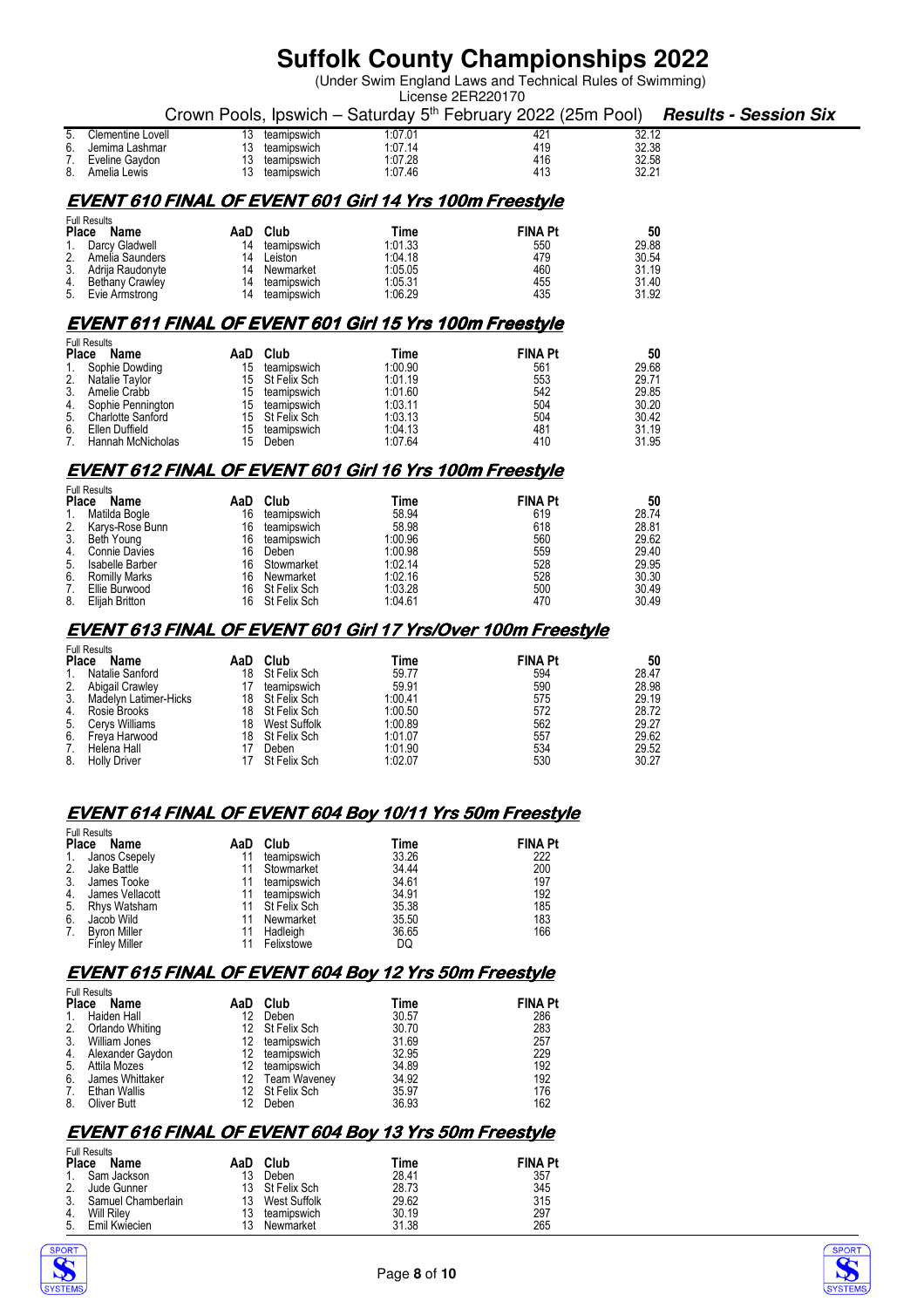(Under Swim England Laws and Technical Rules of Swimming)

| License 2ER220170                                                                           |  |
|---------------------------------------------------------------------------------------------|--|
| Crown Pools, Ipswich – Saturday $5th$ February 2022 (25m Pool) <b>Results - Session Six</b> |  |

| 6. | Charlie Ruddell | teamipswich | 31.88 | 252 |
|----|-----------------|-------------|-------|-----|
| 7. | Alfie Rowland   | Stowmarket  | 32.19 | 245 |
| 8. | Finlay Blagg    | Stowmarket  | 32.34 | 242 |

#### **EVENT 617 FINAL OF EVENT 604 Boy 14 Yrs 50m Freestyle**

| <b>Full Results</b>  |     |              |                                                                                      |                |  |  |
|----------------------|-----|--------------|--------------------------------------------------------------------------------------|----------------|--|--|
| <b>Place</b><br>Name | AaD | Club         | Time                                                                                 | <b>FINA Pt</b> |  |  |
| Alex Harrop          | 14  | teamipswich  | 26.30                                                                                | 450            |  |  |
| Harry Alexander      | 14  | teamipswich  | 27.59                                                                                | 390            |  |  |
| Rufus Carr           |     |              | 27.82                                                                                | 380            |  |  |
| Ben Every            |     |              | 28.42                                                                                | 356            |  |  |
| Ethan Thomson        | 14  |              | 28.52                                                                                | 353            |  |  |
| Corey Huckstep       | 14  | West Suffolk | 28.64                                                                                | 348            |  |  |
| Daniel Turner        | 14  |              | 28.74                                                                                | 345            |  |  |
| Evan Aldridge        |     |              | 29.21                                                                                | 328            |  |  |
|                      |     |              | 14 St Felix Sch<br>14 St Felix Sch<br>teamipswich<br>Team Waveney<br>14 St Felix Sch |                |  |  |

### **EVENT 618 FINAL OF EVENT 604 Boy 15 Yrs 50m Freestyle**

| <b>Full Results</b> |                                                                                                                                                            |             |                                               |                |  |  |  |
|---------------------|------------------------------------------------------------------------------------------------------------------------------------------------------------|-------------|-----------------------------------------------|----------------|--|--|--|
| Name                | AaD                                                                                                                                                        | Club        | Time                                          | <b>FINA Pt</b> |  |  |  |
|                     | 15                                                                                                                                                         | teamipswich | 26.28                                         | 451            |  |  |  |
|                     | 15                                                                                                                                                         | teamipswich | 26.29                                         | 450            |  |  |  |
|                     | 15                                                                                                                                                         | Deben       | 26.63                                         | 433            |  |  |  |
|                     | 15                                                                                                                                                         |             | 26.84                                         | 423            |  |  |  |
|                     |                                                                                                                                                            |             | 27.00                                         | 416            |  |  |  |
|                     | 15                                                                                                                                                         | teamipswich | 27.70                                         | 385            |  |  |  |
|                     | 15                                                                                                                                                         | Newmarket   | 27.88                                         | 378            |  |  |  |
|                     |                                                                                                                                                            |             | 28.02                                         | 372            |  |  |  |
|                     | <b>Place</b><br>Patch Robinson<br>Ashton Redhead<br>Jack Osborne<br>Charlie Payne<br>Nathan Birchenough<br><b>Ben Howlett</b><br>Noah Mann<br>Samuel Black |             | Newmarket<br>15 St Felix Sch<br>15 Stowmarket |                |  |  |  |

### **EVENT 619 FINAL OF EVENT 604 Boy 16 Yrs 50m Freestyle**

|                | <b>Full Results</b>   |    |                 |       |                |  |  |  |
|----------------|-----------------------|----|-----------------|-------|----------------|--|--|--|
| <b>Place</b>   | Name                  |    | AaD Club        | Time  | <b>FINA Pt</b> |  |  |  |
| $\mathbf{1}$ . | William Ellard        |    | 16 St Felix Sch | 23.61 | 622            |  |  |  |
| 2.             | <b>Matthew Baker</b>  | 16 | West Suffolk    | 23.91 | 599            |  |  |  |
|                | 3. Archie Chamberlain | 16 | West Suffolk    | 24.86 | 533            |  |  |  |
|                | 4. Luka Page          | 16 | West Suffolk    | 25.31 | 505            |  |  |  |
|                | 5. Joe Flowers        |    | 16 St Felix Sch | 25.81 | 476            |  |  |  |
| 6.             | Daniel Pryke          | 16 | Deben           | 26.08 | 461            |  |  |  |
|                | 7. Raven Dodsworth    |    | 16 Newmarket    | 26.29 | 450            |  |  |  |
| 8.             | Joseph McGonigle      |    | 16 Newmarket    | 26.34 | 448            |  |  |  |

#### **EVENT 620 FINAL OF EVENT 604 Boy 17 Yrs/Over 50m Freestyle**

|              | <b>Full Results</b>                                  |     |                     |       |       |                 |  |  |  |
|--------------|------------------------------------------------------|-----|---------------------|-------|-------|-----------------|--|--|--|
| <b>Place</b> | Name                                                 | AaD | Club                | Class | Time  | <b>FINA Pt</b>  |  |  |  |
|              | Thomas Page                                          | 18  | West Suffolk        |       | 24.02 | 591             |  |  |  |
| 2.           | Jordan Catchpole                                     | 23  | <b>Team Waveney</b> | 14    | 24.49 | 557             |  |  |  |
| 3.           | Joseph Bavey                                         |     | Newmarket           |       | 24.56 | 553             |  |  |  |
| 4.           | Marin De Villard                                     | 17  | St Felix Sch        |       | 24.64 | 547             |  |  |  |
| 5.           | Jake Thomas-Mansfield                                | 22  | West Suffolk        |       | 24.79 | 537             |  |  |  |
| 6.           | Joseph Kenny                                         | 17  | St Felix Sch        |       | 24.87 | 532             |  |  |  |
| 7.           | Troy Douglas-Collow                                  |     | 26 Team Waveney     |       | 25.15 | 515             |  |  |  |
| 8.           | Jack Pallant                                         | 18  | Team Waveney        |       | 26.04 | 464             |  |  |  |
|              | Multi-Classification by British Para-Swimming Points |     |                     |       |       |                 |  |  |  |
| <b>Place</b> | Name                                                 | AaD | Club                | Class | Time  | <b>BDPoints</b> |  |  |  |
|              | Jordan Catchpole                                     | 23  | <b>Team Waveney</b> | 14    | 24.49 | 784             |  |  |  |